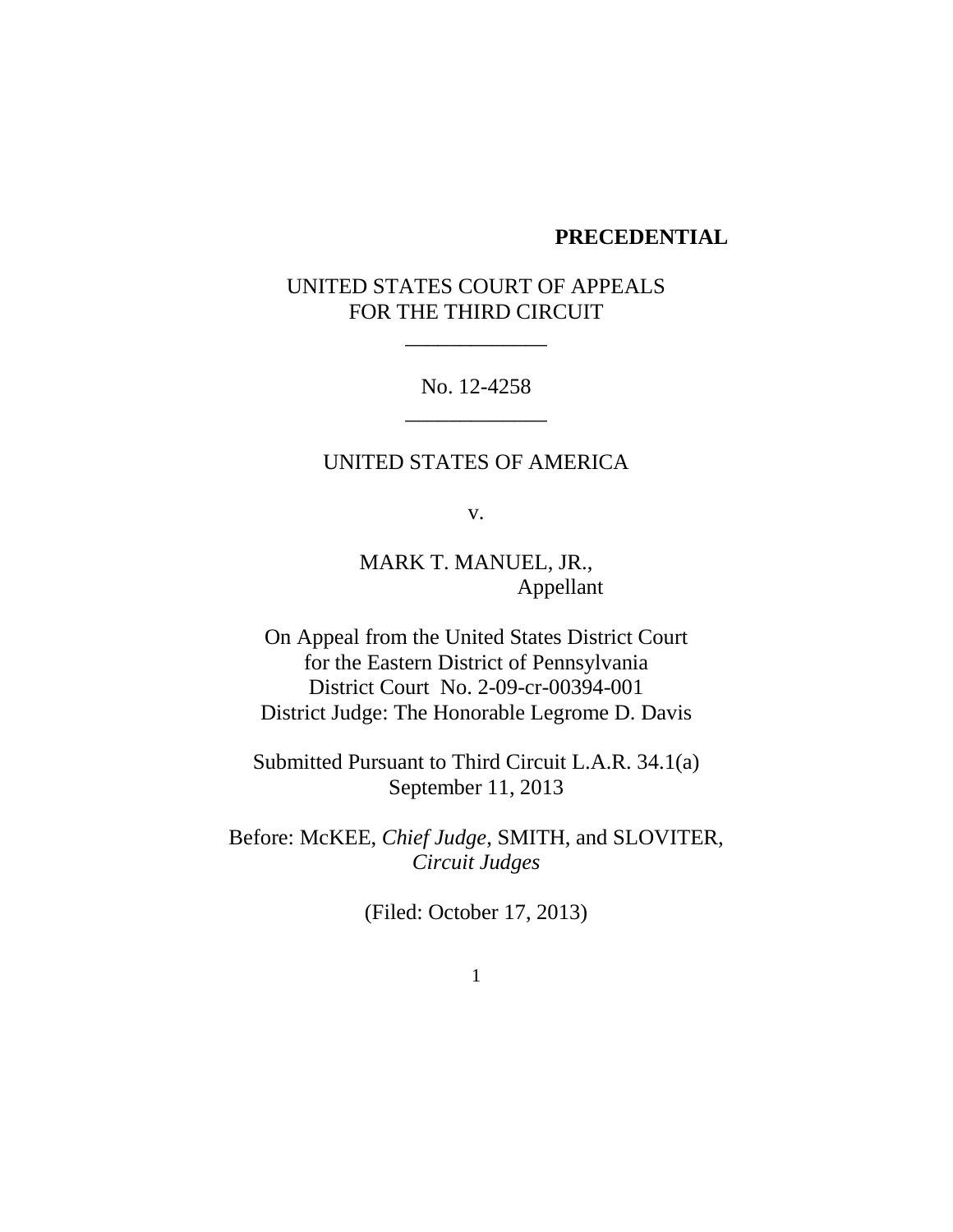Mary E. Crawley, Esq. Office of United States Attorney Suite 1250 615 Chestnut Street Suite 1250 Philadelphia, PA 19106 *Counsel for Appellee*

Regina M. Coyne, Esq. Suite 1313 1500 John F. Kennedy Boulevard Two Penn Center Plaza Philadelphia, PA 19102 *Counsel for Appellant*

# **OPINION** \_\_\_\_\_\_\_\_\_\_\_\_\_\_\_\_\_\_\_\_\_

\_\_\_\_\_\_\_\_\_\_\_\_\_\_\_\_\_\_\_\_\_

SMITH, *Circuit Judge.*

In 2004, Mark Manuel, Jr. ("Manuel") pled guilty to mail fraud, in violation of 18 U.S.C. § 1341, and conspiracy to commit mail fraud, in violation of 18 U.S.C. § 371. He was sentenced to prison followed by a three-year term of supervised release. After being released from prison, Manuel repeatedly violated the conditions of his supervised release. At a parole revocation hearing on July 26, 2012, Manuel informed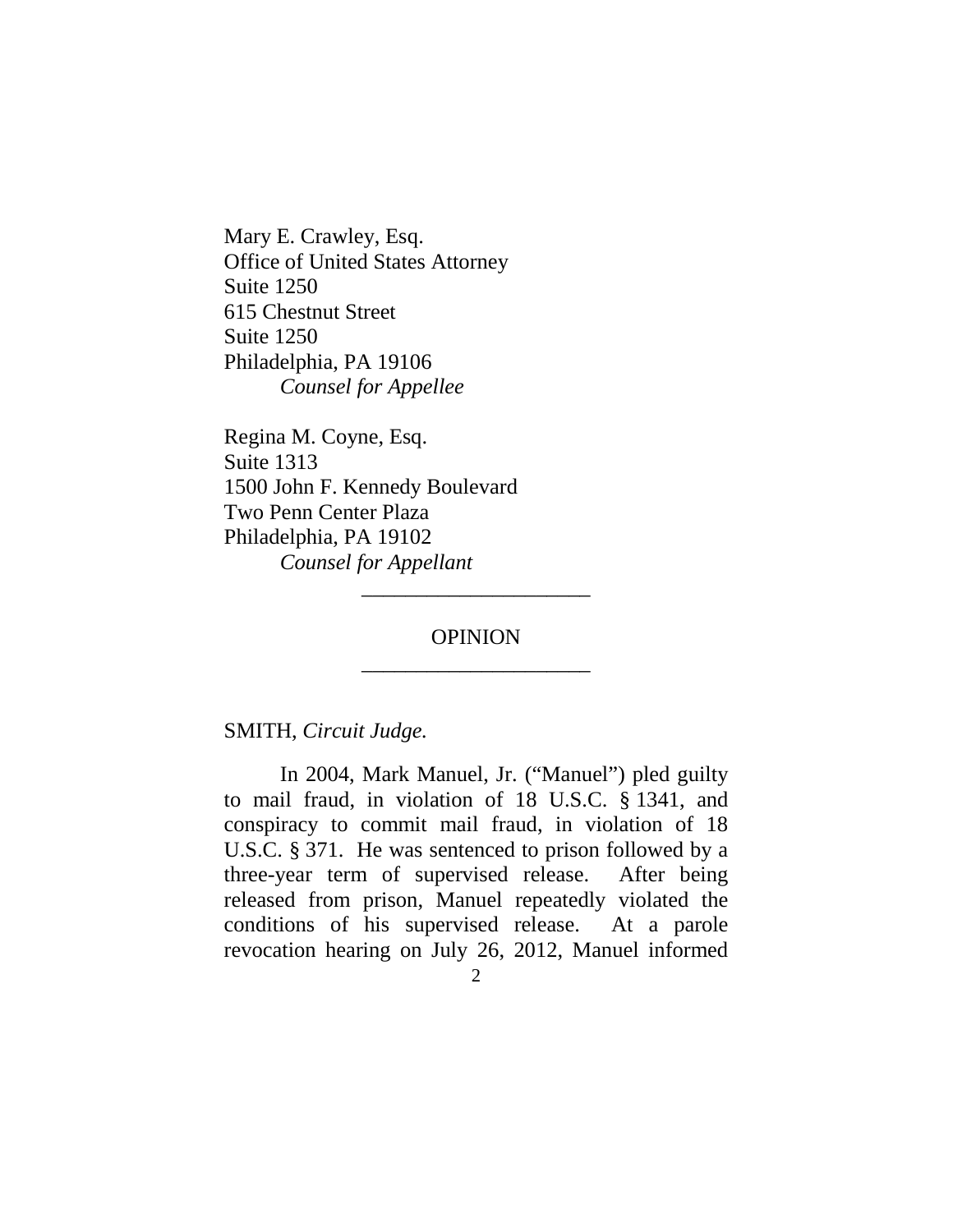the District Court that he no longer wanted to be represented by counsel and instead wished to proceed *pro se*. The District Court engaged in a colloquy with Manuel, during which the Court inquired into Manuel's educational background, warned Manuel of the dangers in representing himself, and asked several questions about the reason for Manuel's desire to proceed *pro se*. The District Court ultimately granted Manuel's request to represent himself. At an adjourned revocation hearing on November 5, 2012, at which Manuel presented witness testimony, the District Court revoked Manuel's supervised release and sentenced him to two consecutive sixteen-month terms of imprisonment.

On appeal Manuel asks us to vacate the sentence imposed by the District Court and remand the matter for a new revocation hearing. Relying heavily on our decision in *United States v. Peppers*, 302 F.3d 120 (3d Cir. 2002), Manuel argues that the colloquy performed by the District Court regarding his request to proceed *pro se* was insufficient. We disagree. *Peppers* dealt with a defendant's right to self-representation in a criminal prosecution—not a parole revocation hearing. Following the test adopted by other courts of appeals, we hold that, in the context of a hearing regarding the revocation of supervised release, the appropriate test is whether the totality of the circumstances demonstrates that the defendant knowingly and voluntarily waived representation by counsel. Based on the record before us,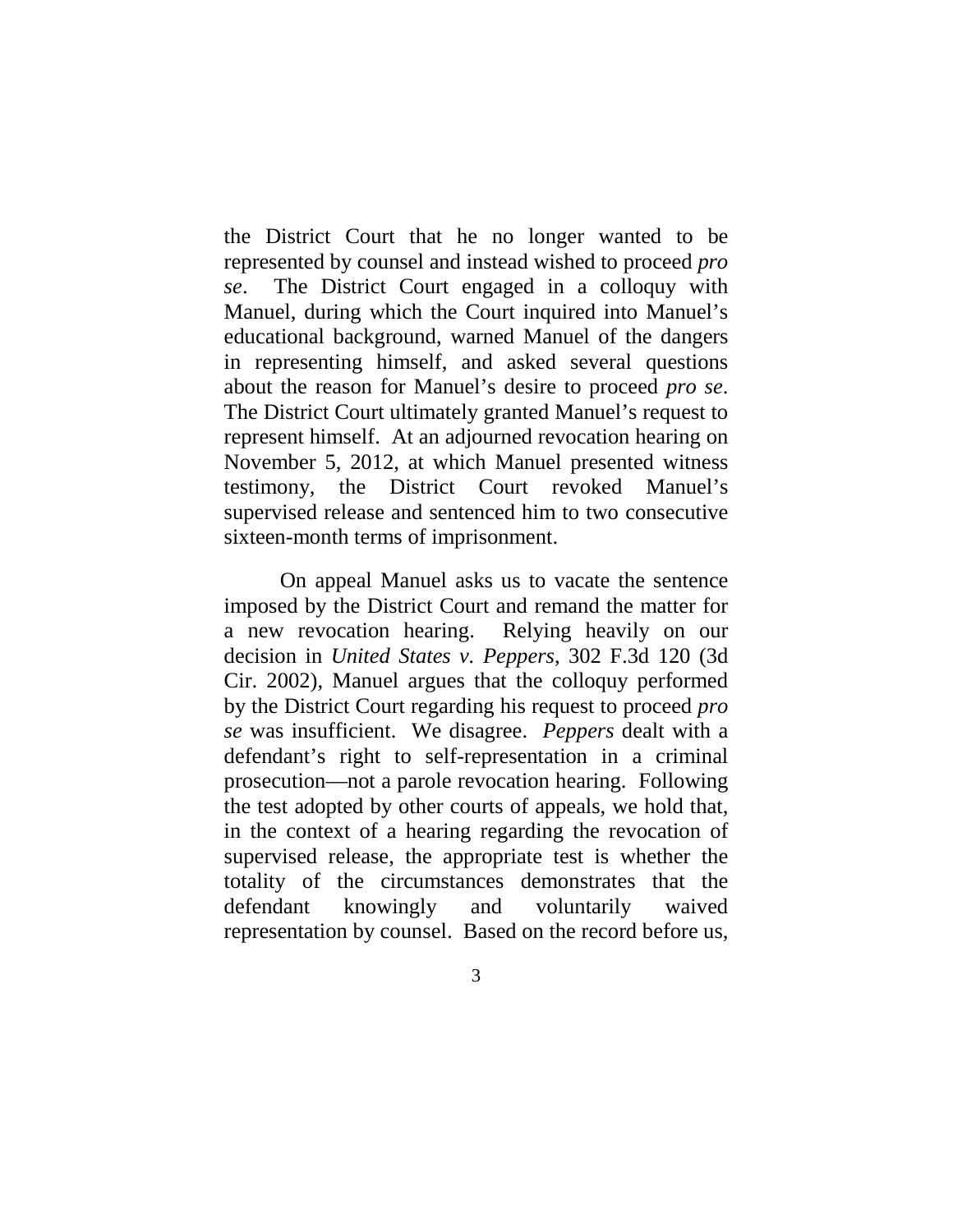we find that the totality of the circumstances shows that Manuel made a knowing and voluntary decision to represent himself. Consequently, we will affirm the District Court.

### I.

#### A. *Manuel's Fraud Offenses and Conviction*

Between July 2000 and November 2001, Manuel and a co-conspirator fraudulently solicited membership interests in a variety of programs owned and operated by Manuel.<sup>[1](#page-3-0)</sup> Manuel represented to potential investors most of whom were low- or moderate-income individuals seeking help purchasing or refinancing their homes that, in exchange for payment of a membership fee (ranging from a few hundred to a few thousand dollars), Manuel's programs would provide assistance with debt consolidation, mortgage refinancing, and obtaining loans from banks. Manuel and his co-conspirator did not provide these benefits to the investors. Instead, unbeknownst to the investors, Manuel and his coconspirator used the funds received from the investors for

<span id="page-3-0"></span> $<sup>1</sup>$  These programs included the Future Millionaire's Club,</sup> Manuelabor.com, Get-A-Crib.com, S.E.E.E.D. (Spiritual Empowerment Equals Economic Development) Consortium, MWM Enterprises d/b/a 4M Limited, and Debt Pool.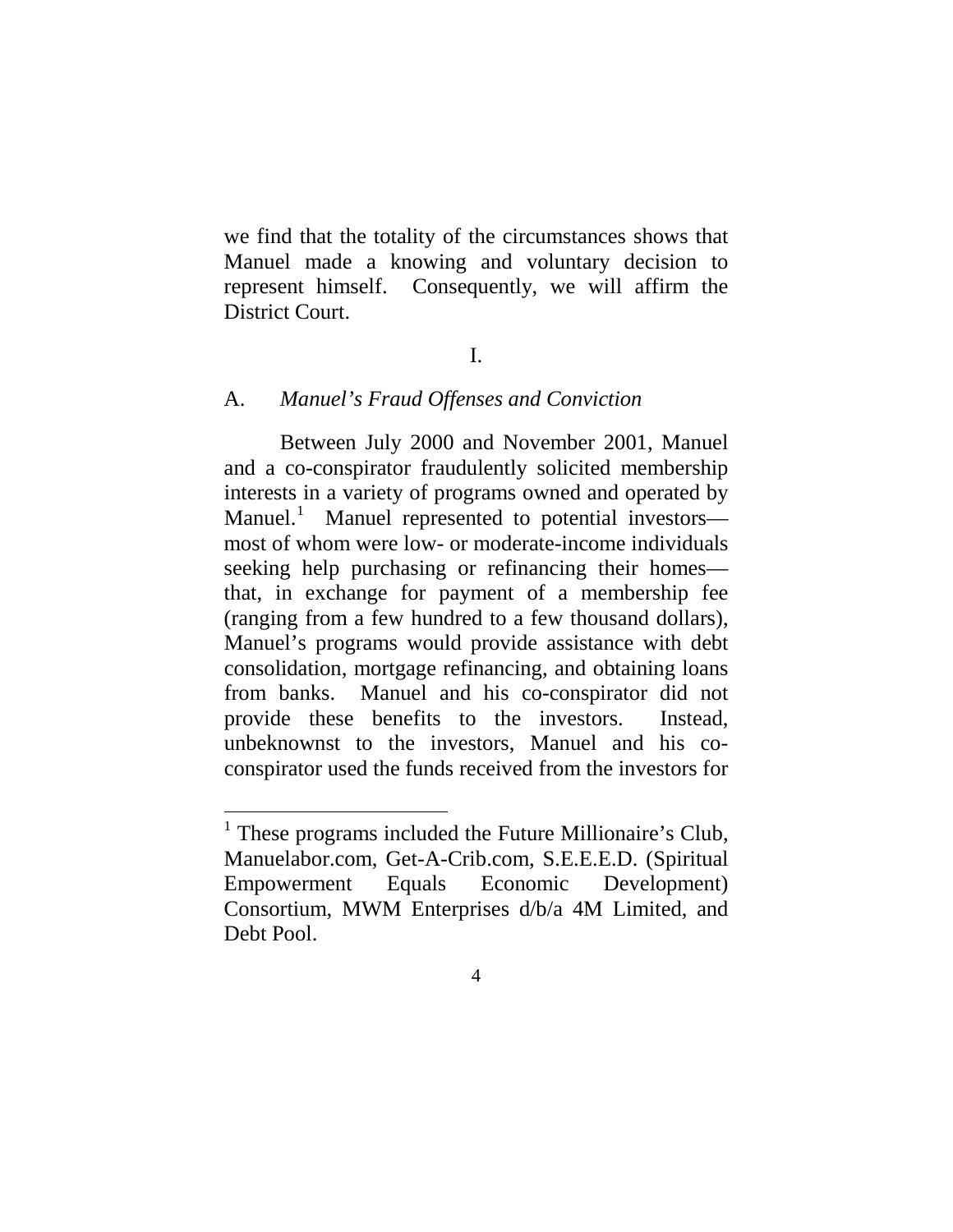their own personal benefit.

On November 12, 2003, a grand jury in the U.S. District Court for the Eastern District of Virginia indicted Manuel on four counts of mail fraud, in violation of 18 U.S.C. § 1341, and one count of conspiracy to commit mail fraud, in violation of 18 U.S.C. § 371, in connection with this scam. On May 11, 2004, Manuel pled guilty to one count of mail fraud and the count of conspiracy to commit mail fraud. On October 26, 2004, the Eastern District of Virginia sentenced Manuel to seventy-one months in prison, followed by a three-year term of supervised release. As one condition of his supervised release, Manuel was required to refrain from any unlawful drug use and ordered to undergo periodic drug testing as directed by his probation officer. He also was prohibited from self-employment and from working in occupations where he would have access to personal or financial information during the period of supervised release.

## B. *Manuel's Repeated Violations of the Terms of Supervised Release*

In December 2008, Manuel was released from prison and commenced his term of supervised release. On June 15, 2009, the Eastern District of Pennsylvania accepted a transfer of jurisdiction over Manuel's supervised release from the Eastern District of Virginia pursuant to 18 U.S.C. § 3605. Between 2009 and 2011,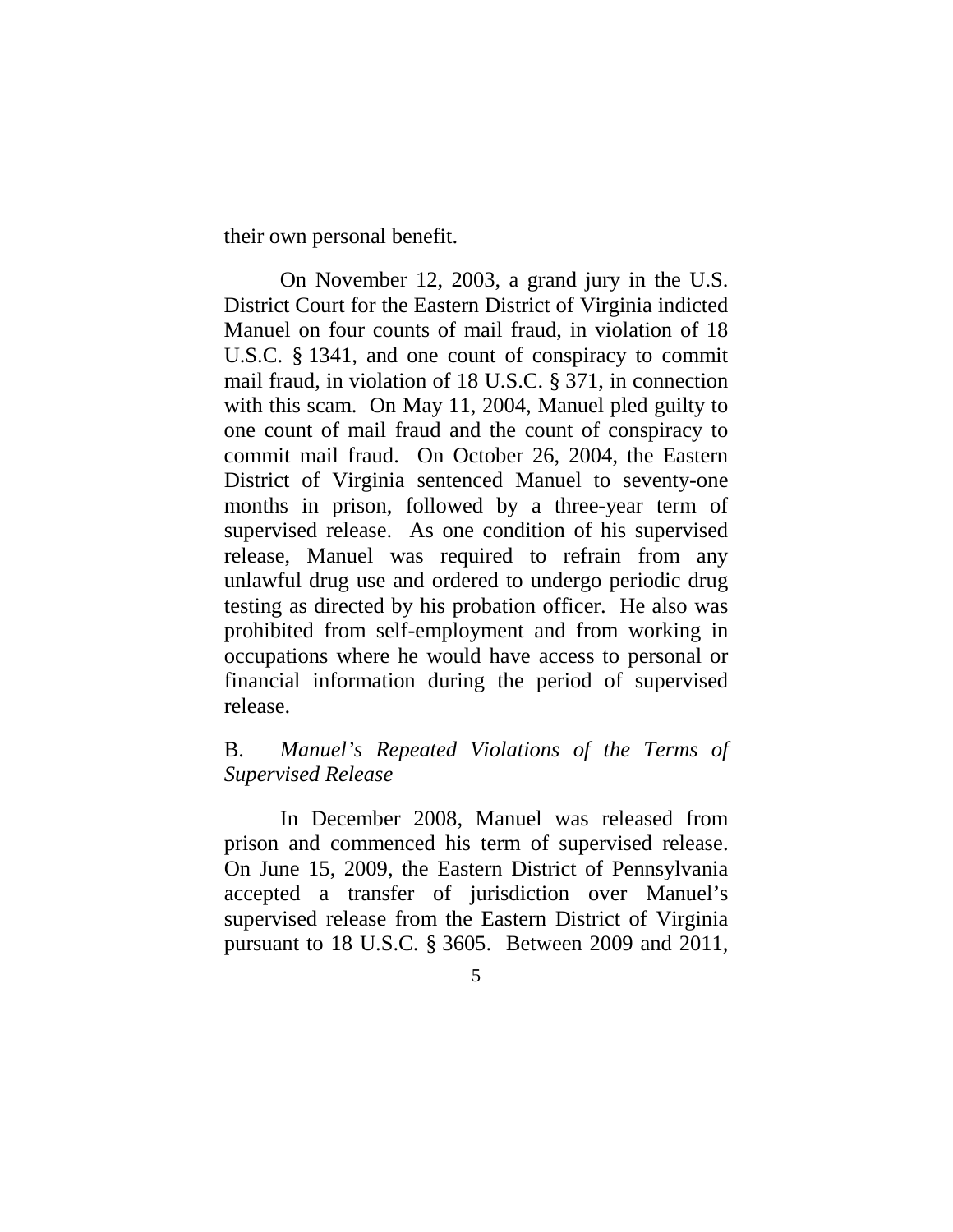Manuel repeatedly violated the conditions of his supervised release by, among other things, failing numerous drug tests. After a revocation hearing on March 10, 2011, the District Court revoked Manuel's supervised release and imposed a sentence of two concurrent terms of eight months in prison, followed by two concurrent terms of twenty-four months of supervised release.

On October 24, 2011, Manuel was released from prison and commenced his second term of supervised release. On November 2, 2011 and February 6, 2012, Manuel again submitted urine specimens that tested positive for cocaine. Additionally, during a routine home visit on February 7, 2012, Manuel's probation officer discovered flyers advertising a debt-reduction seminar that Manuel had organized, which constituted a violation of the conditions of Manuel's supervised release barring him from engaging in self-employment and participating in employment where he would have access to personal or financial information.

To address these ongoing drug violations, the District Court modified the conditions of Manuel's supervised release and ordered him to reside in a residential reentry center for a period of 120 days. While confined to the residential reentry center, Manuel continued to commit additional loan fraud offenses. A victim, Kathryn Williams ("Williams"), reported to Manuel's parole officer, Kyle Watts ("Watts"), that in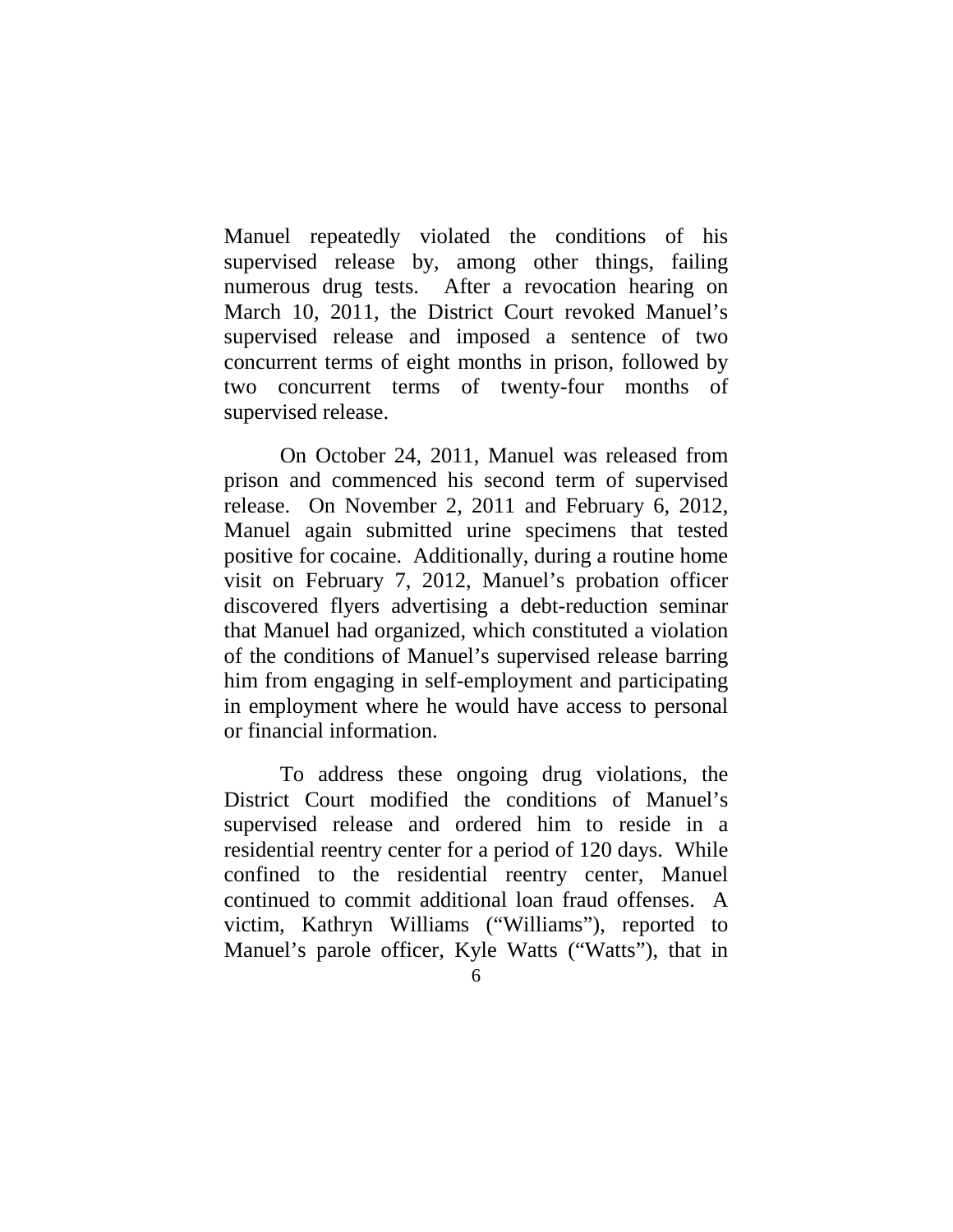April 2012, Manuel had recruited her to participate in an organization called the "Women's Opportunity Organization," which he claimed was created to provide financial assistance to single women, and had convinced Williams to give him \$500 for membership in another organization, the "NEMA Financial Empowerment Association," in exchange for the promise to secure a \$300,000 home loan for her. *See* Report of Violation of Supervised Release dated June 11, 2012, Supplemental Appendix 28–29. Additionally, Watts learned that, on or around May 24, 2012, Manuel solicited other residents of the reentry center to pay money to one of his organizations and promised these residents that in return they would receive profits and assistance with debt reduction, restructuring mortgages, and obtaining and refinancing home loans. *Id.* at Supplemental Appendix 30.

## C. *Manuel's Revocation Hearing and Request to Proceed* Pro Se

On June 11, 2012, the District Court issued a warrant for Manuel's arrest and signed a petition seeking revocation of supervised release. At a preliminary hearing on June 15, 2012, Manuel stipulated to probable cause and detention pending his final revocation hearing.

The District Court held an initial revocation hearing on July 26, 2012. At this hearing, the government presented evidence of Manuel's violations of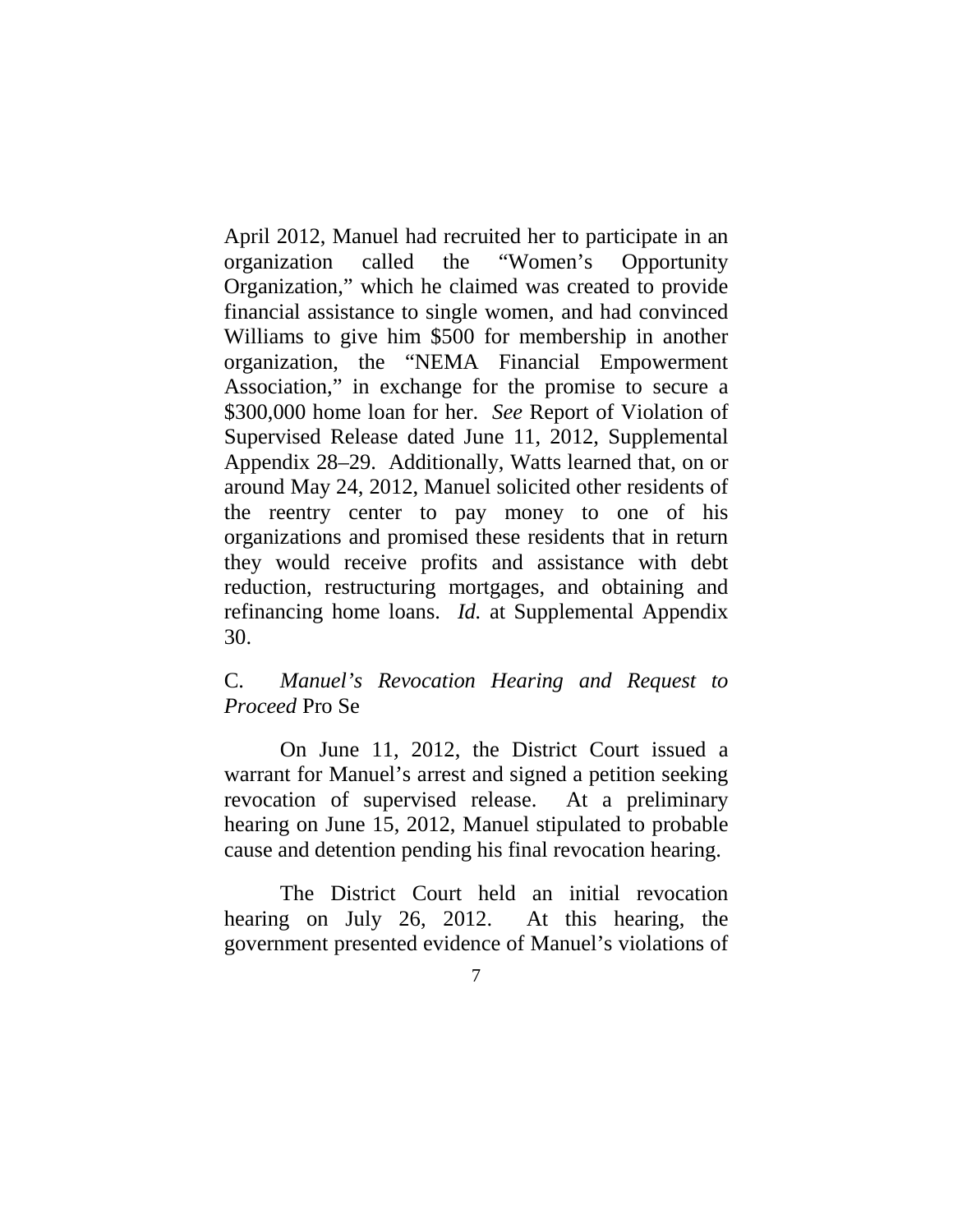the conditions of supervised release, including testimony by Manuel's probation officer and testimony by Williams and her mother about Manuel's efforts to solicit Williams' participation in the Women's Opportunity Organization and NEMA Financial Empowerment Association.

After these witnesses were cross-examined by Manuel's counsel, Regina Coyne, Esq. ("Ms. Coyne"), and the government had concluded presenting its evidence, Manuel informed the District Court that he no longer wanted to be represented by Ms. Coyne and instead wished to proceed *pro se*. The District Court engaged Manuel in the following colloquy about his request, during which the Court questioned Manuel about, among other things, his educational background and lack of familiarity with court rules, his reasons for wanting to represent himself, and the strategic disadvantages of proceeding *pro se*:

THE COURT: So, sir, how old are you?

THE DEFENDANT: I am fifty-four years old.

THE COURT: And how far did you go in school?

THE DEFENDANT: Four years of college.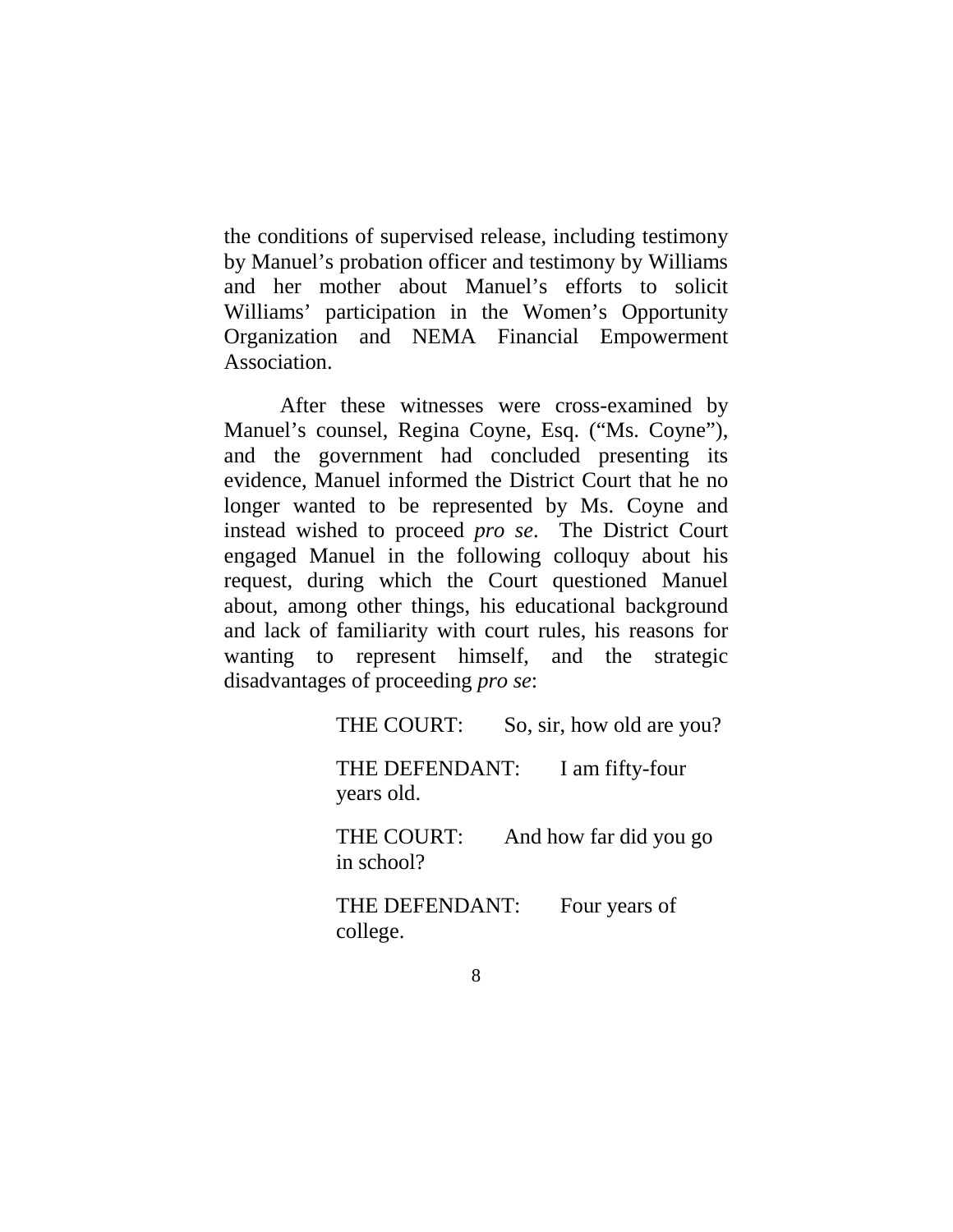THE COURT: And where did you go to college?

THE DEFENDANT: Indiana University, Wilmington [*sic*], Indiana.

THE COURT: You need to speak louder. So you completed your academic program but if I remember correctly, since you had an outstanding tuition bill, you didn't get your degree, is that correct?

THE DEFENDANT: Degree, yes. Thank you.

THE COURT: Do you have any drugs or alcohol in your system today?

THE DEFENDANT: No. I do not.

THE COURT: And do you have any mental health problems today or have you had any in the past?

THE DEFENDANT: No, I do not.

THE COURT: And tell me what you got your degree in?

THE DEFENDANT: Business administration and management.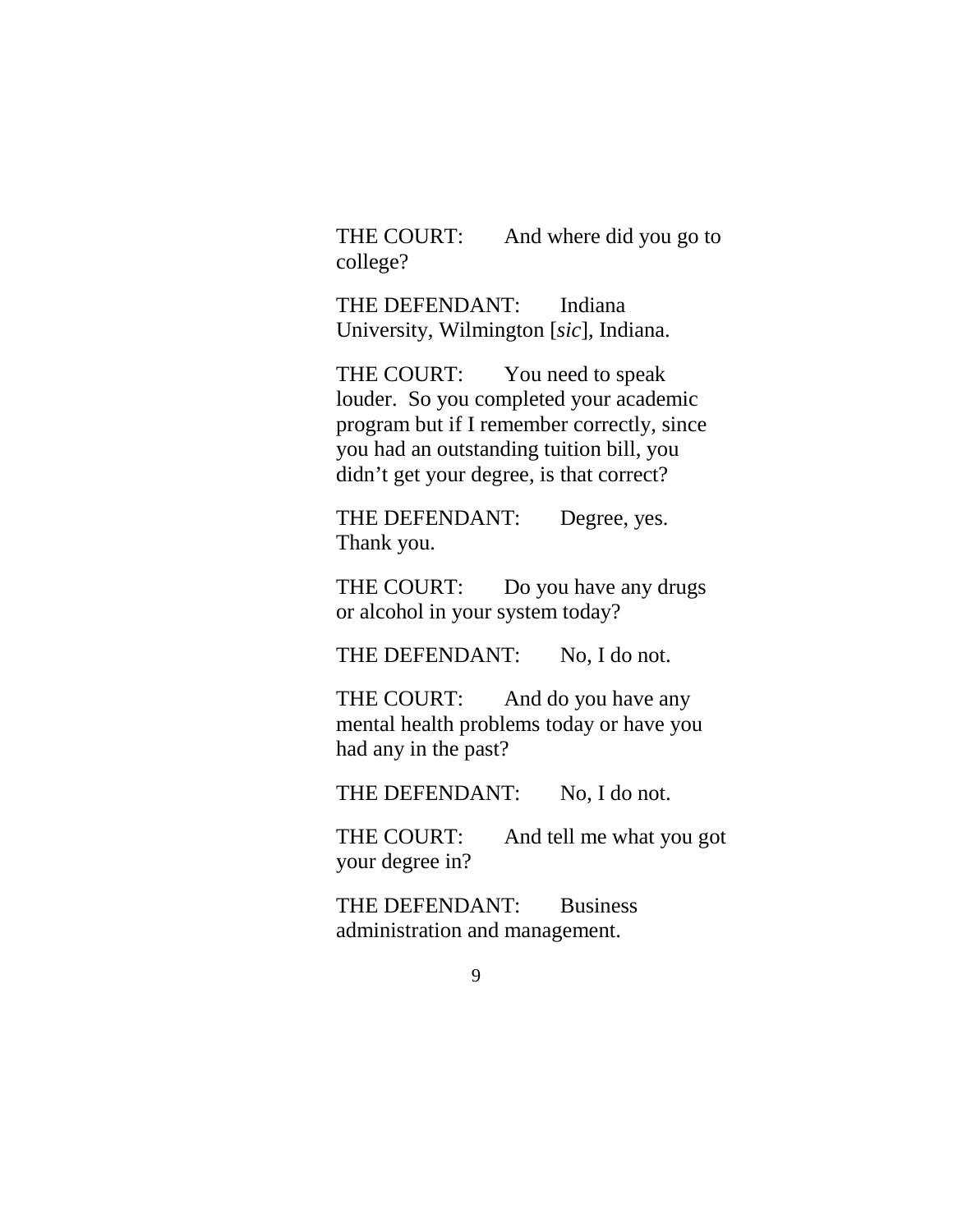THE COURT: All right. So you did not go to any post-grad -- or post-graduate program of any sort, is that correct?

THE DEFENDANT: No, sir.

THE COURT: And -- am I correct, is that --

THE DEFENDANT: Yes.

THE COURT: And it would be fair to say that you do not have any legal training, is that also correct?

THE DEFENDANT: That is correct.

THE COURT: It would be fair to say that you haven't gone to law school?

THE DEFENDANT: That is correct.

THE COURT: So you obviously understand this is a court of law with very clear and established rules and procedures --

THE DEFENDANT: Yes, sir.

THE COURT: -- correct?

THE DEFENDANT: Yes.

THE COURT: And you're one who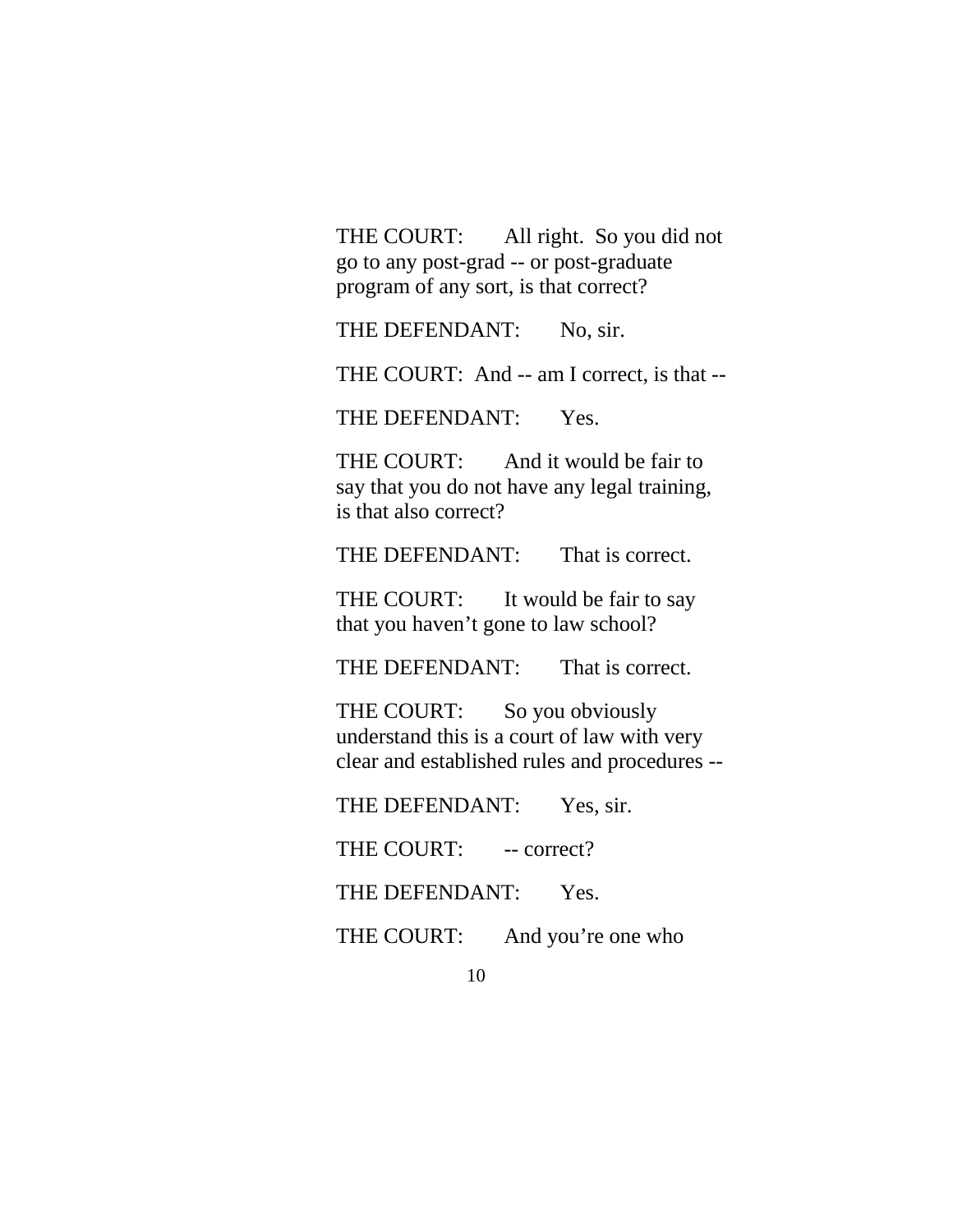does not have legal training. You would be bound by the rules and the procedures, do you understand that?

THE DEFENDANT: Yes.

THE COURT: There may be certain things that you want to say that could be useful. But because you're not legally trained, you wouldn't think of them, right? So you may miss things because you're not legally trained. Do you understand that?

THE DEFENDANT: Yes, I do.

THE COURT: There may be objections to some of the government's questions. And because you're not legally trained, you might not be able to know to object. Do you understand that?

THE DEFENDANT: Yes, I do.

THE COURT: All right. But if you -you, of course, have the absolute right to represent yourself if that's your wise and informed choice. You understand that?

THE DEFENDANT: Yes, I do.

THE COURT: But if you represent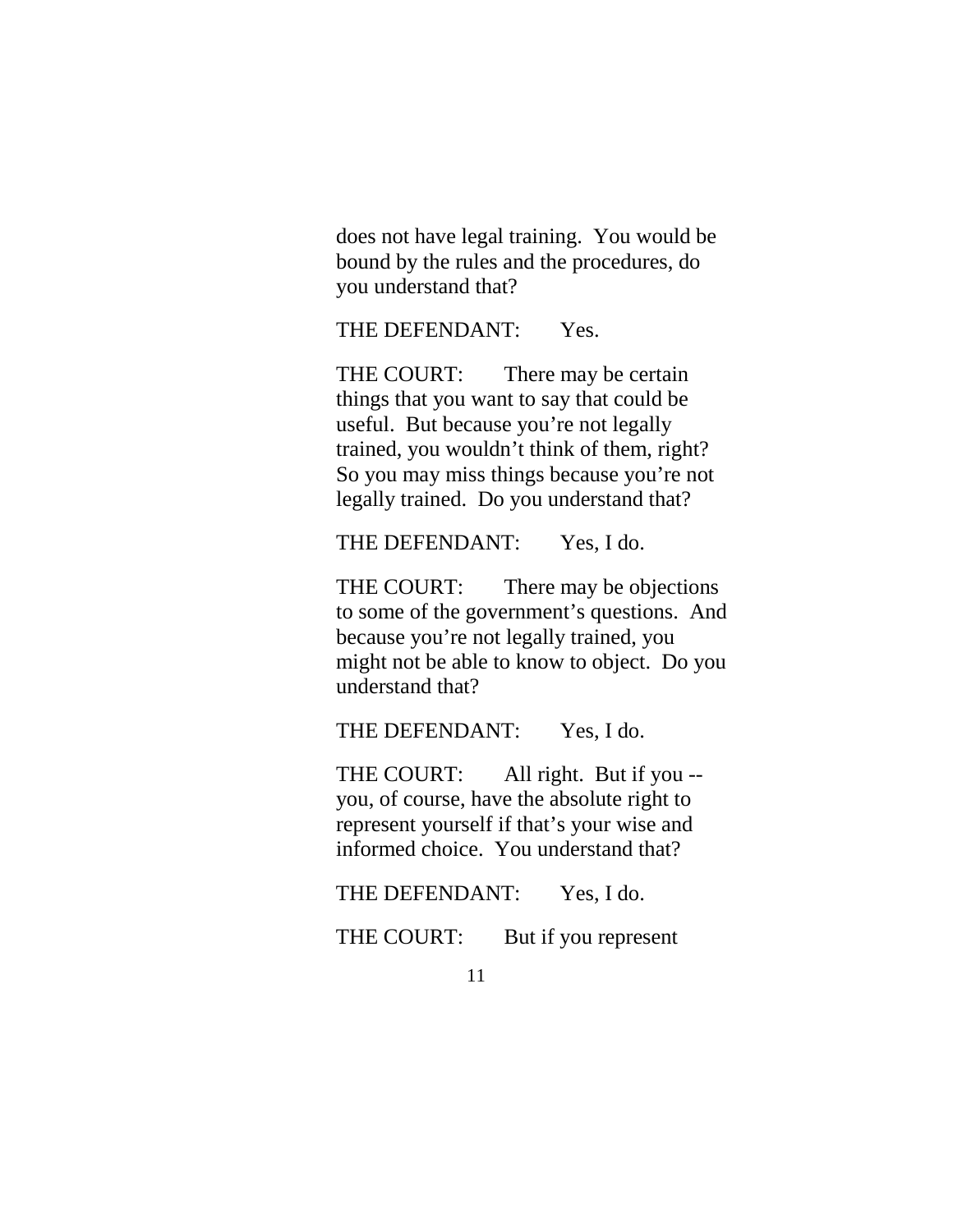yourself, you would be the lawyer. She would serve only in a back-up capacity. There wouldn't be any switching back and forth. Your representation would have to be total and complete. Do you understand that?

THE DEFENDANT: Yes.

THE COURT: You understand everything I have said to you about this?

THE DEFENDANT: Yes, I do.

THE COURT: Do you have any questions about any of it?

THE DEFENDANT: No. Just apologize beforehand if I make any errors.

THE COURT: Well, if you make errors, they're yours.

THE DEFENDANT: Okay.

THE COURT: Right? Because I would advise you --

THE DEFENDANT: Well, but --

THE COURT: Excuse me. I would advise you to keep your lawyer. That's what I would advise you. I have not seen ever a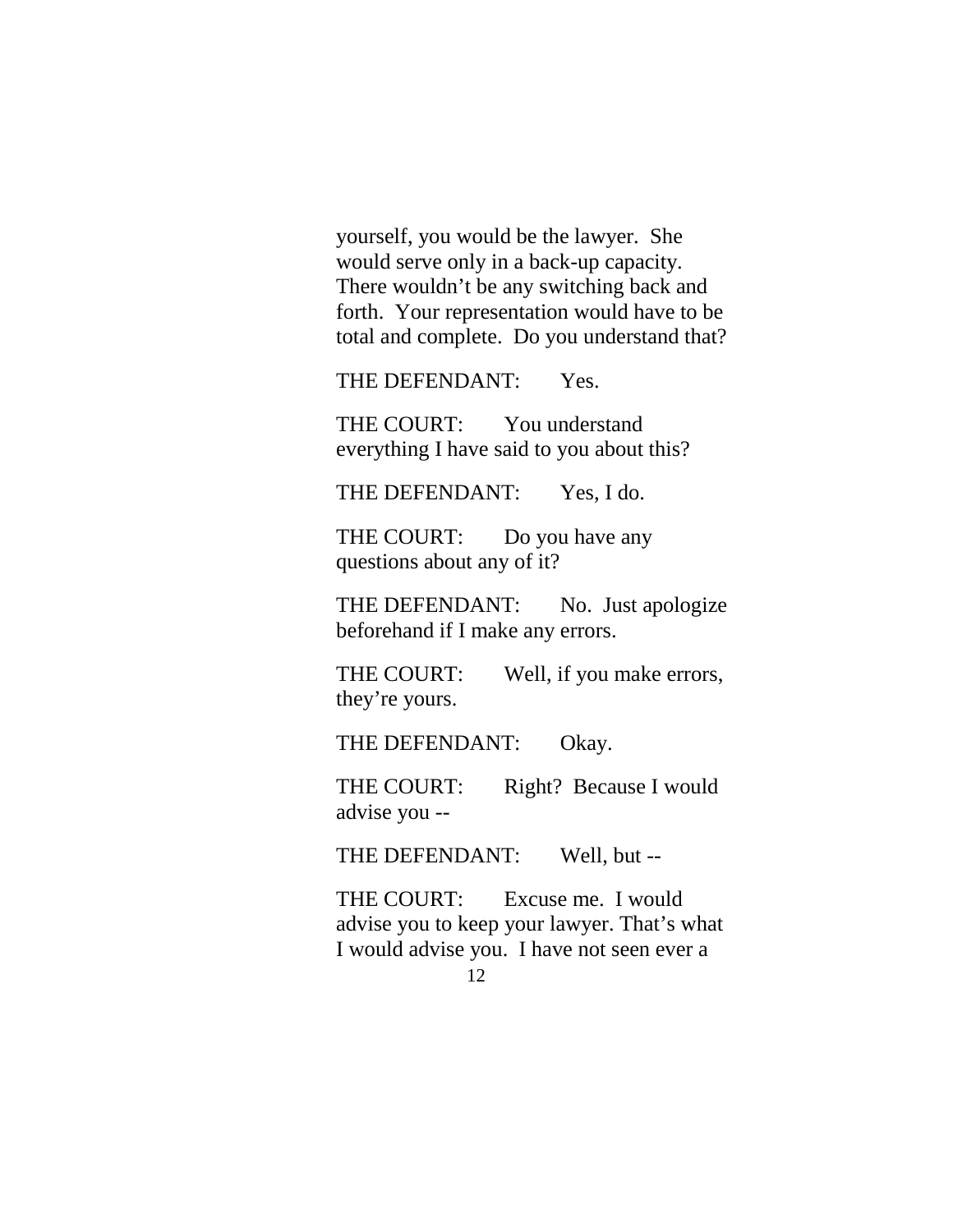defendant who's benefitted himself by selfrepresenting. Ever. May you be the first, but I doubt it. I would advise you to keep your lawyer. So why do you want to get rid of her?

THE DEFENDANT: Sir, because, first of all, I believe that there have been certain due process and procedural errors in this entire venue with respect to my sentencing, with respect to the documentation that I received from the probation officer, with respect to my disposition, the amount of imprisonment time, the amount of supervised release time that I had, the allegations concerning -- I was placed in a halfway house because of suspicion of doing business when it was for -- I agreed to modification because of drug use. There has been no --

THE COURT: Sir, I have an entire file --

THE DEFENDANT: Sure.

THE COURT: -- for you even though this is a case transferred from Virginia. I probably have eight or ten reports from the probation department.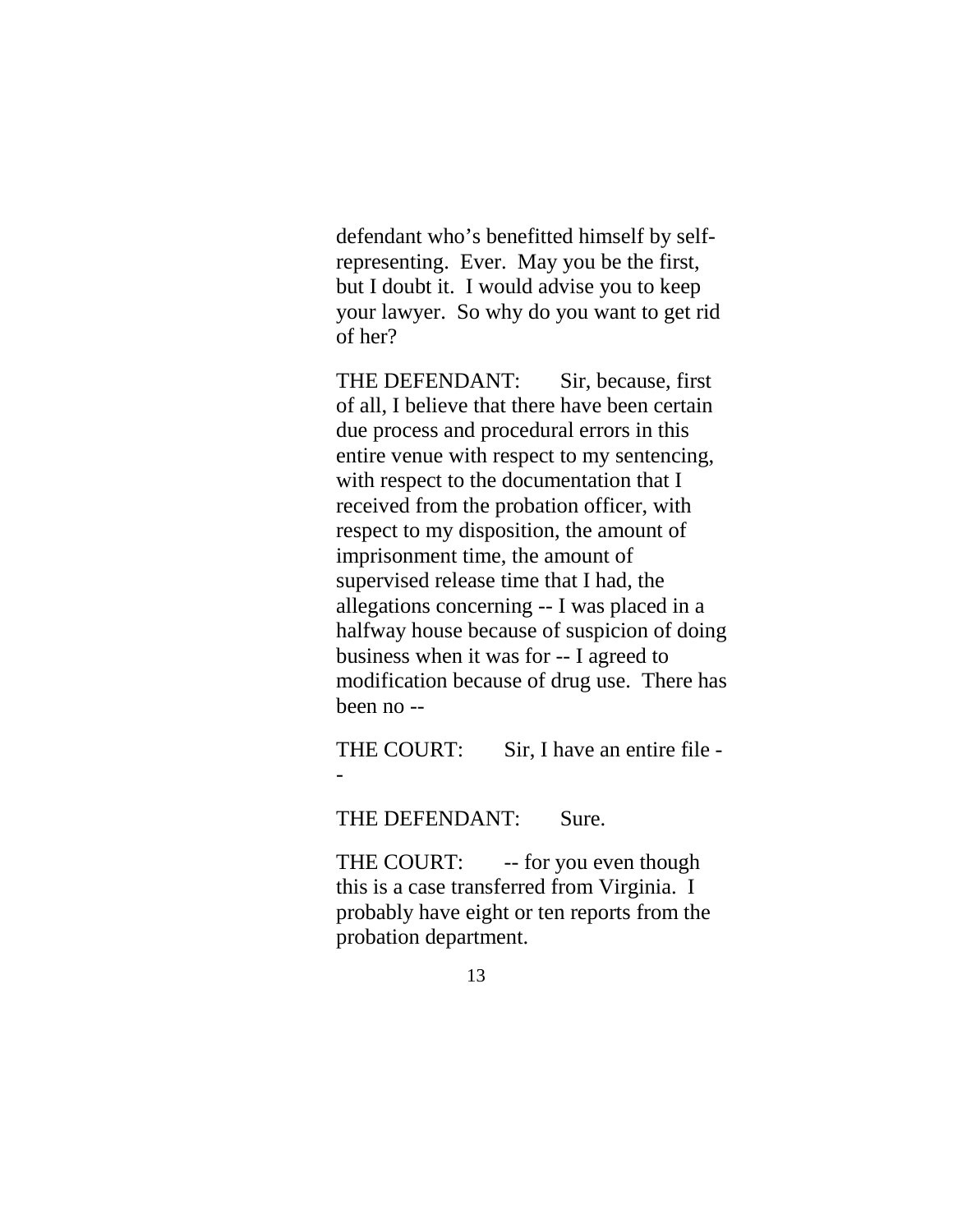## THE DEFENDANT: Okay.

THE COURT: And so, I am very familiar with – and I can measure independently what Mr. Watts tells me. But you're explaining to me why you do not want to be represented by Ms. Coyne. So tell me why you don't want to be represented by her.

THE DEFENDANT: Because, number one, I believe that I should be able to confront all my witnesses. And her speaking on behalf of her daughter, even though that's her daughter, I don't believe that that's in my best interest. Number two - -

THE COURT: We're not in a trial proceeding. This is a revocation hearing. And hearsay is admissible and you would know it if you were a lawyer.

THE DEFENDANT: Well --

THE COURT: Hearsay is admissible. And then, secondly, there's a question of weight, right --

THE DEFENDANT: Correct.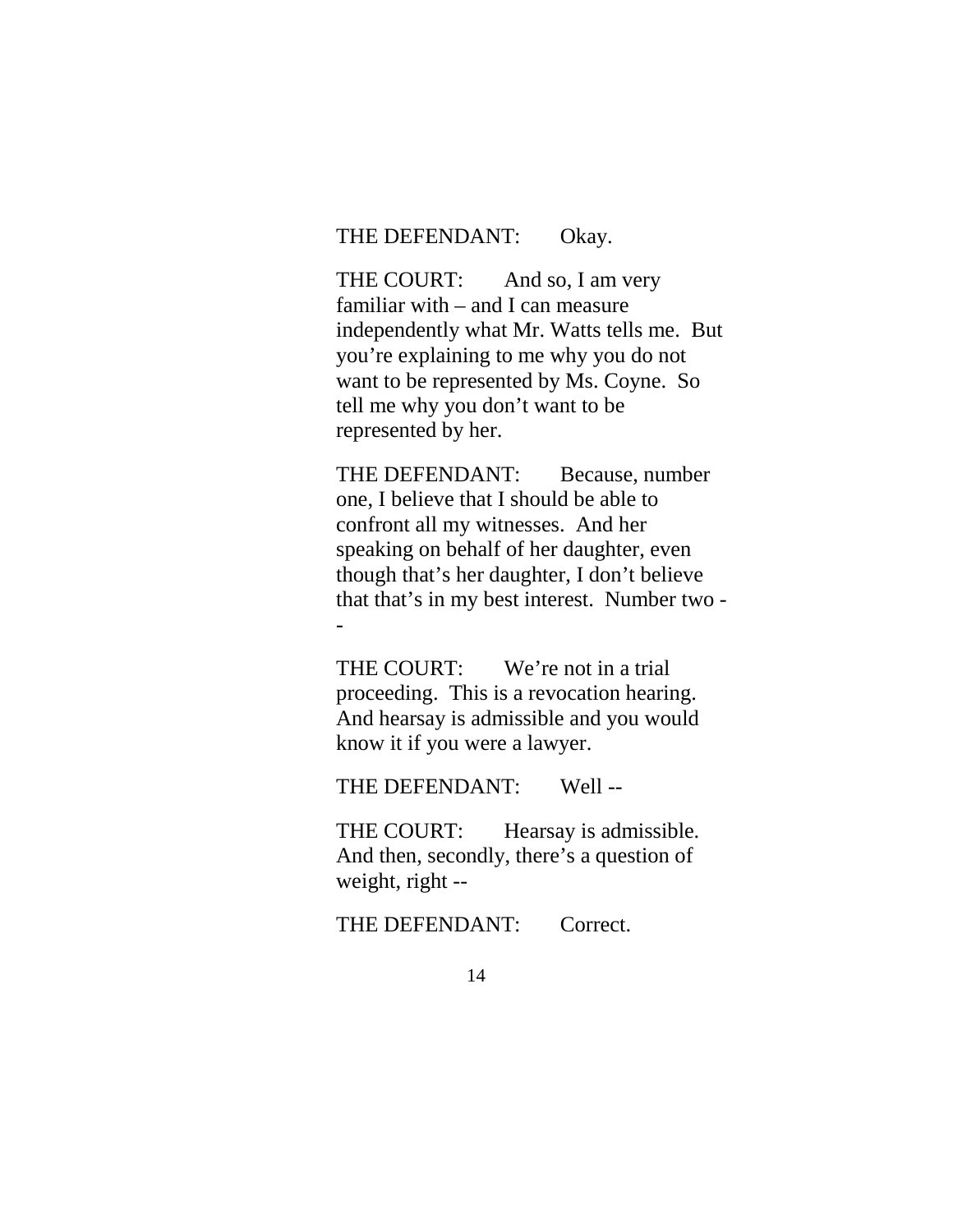THE COURT: -- that I would assume to the evidence. And this is the disadvantage you have because you're not a lawyer.

THE DEFENDANT: Right. Yes. I understand hearsay is admissible but also I have the right to confront an adverse witnesses [*sic*] against me, sir. And just like she --

THE COURT: Your right to confrontation applies to revocation proceedings in the same way that it applies to a trial, yes or no? Don't know, do you.

THE DEFENDANT: Yeah, based on *Morrissey v. Brewer*, it says yes – yes, it is. And I have the case right here.

THE COURT: Give me the facts in *Morrissey*. That's from the '60s, right?

THE DEFENDANT: No. It's from '72.

THE COURT: '70s. I meant it was old. And if you're going to read from the document that you submitted, I guess it was last week, I've already read that.

THE DEFENDANT: No. No. I was going to --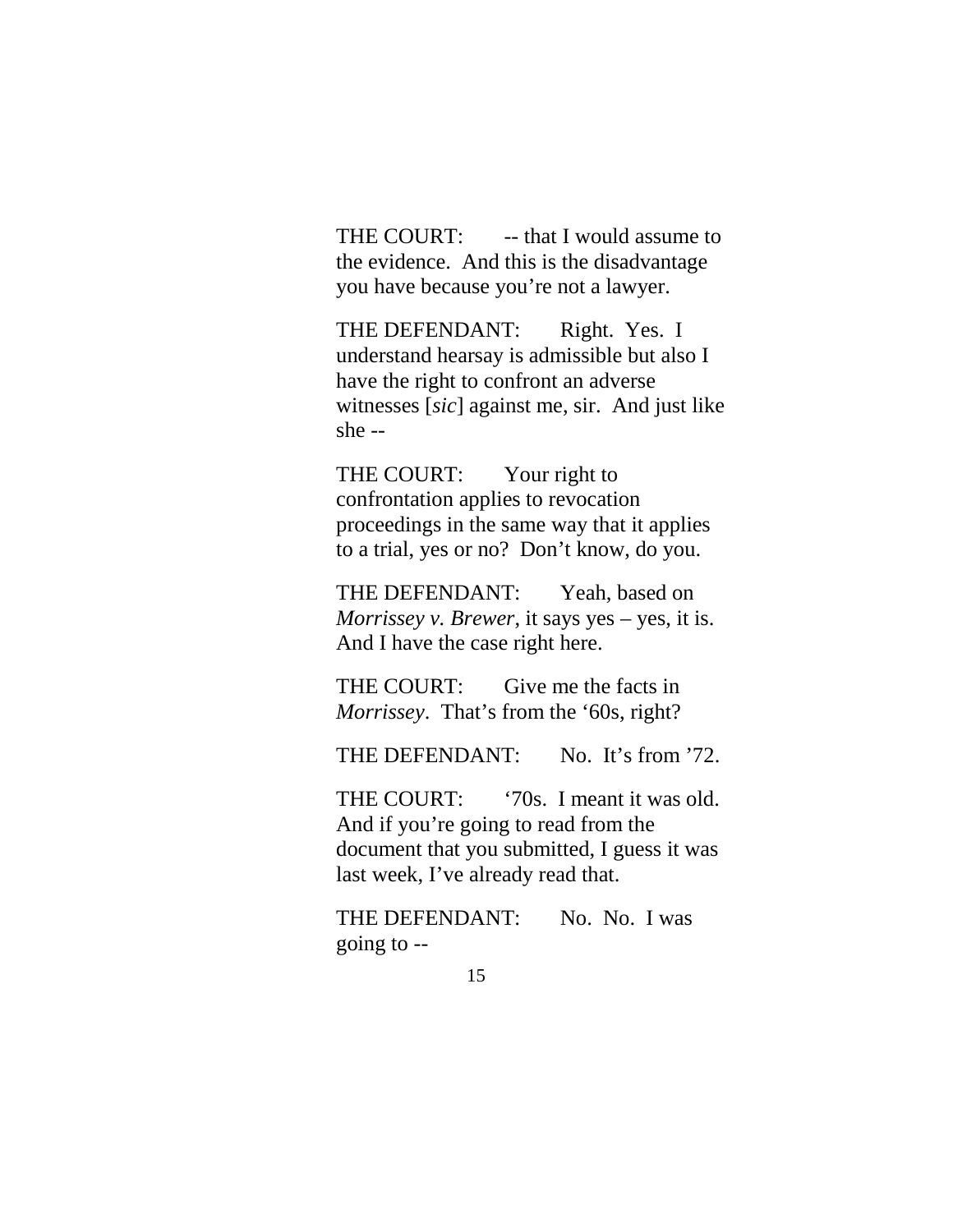THE COURT: You're going to read from something else?

THE DEFENDANT: I'm sorry?

THE COURT: You're going to read from something else?

THE DEFENDANT: Yes. I'm going to read from the exact case itself, *Morrissey v. Brewer*.

THE COURT: Are you going to read from *Morrissey*?

THE DEFENDANT: Yes.

THE COURT: Okay. I don't need you to read *Morrissey* to me.

THE DEFENDANT: Well, I was just going to read the part about what due process and what respect to supervised release revocation hearings, just that one part --

THE COURT: Okay.

THE DEFENDANT: -- about being able to confront adverse witnesses.

16 THE COURT: Fine. Go ahead. Read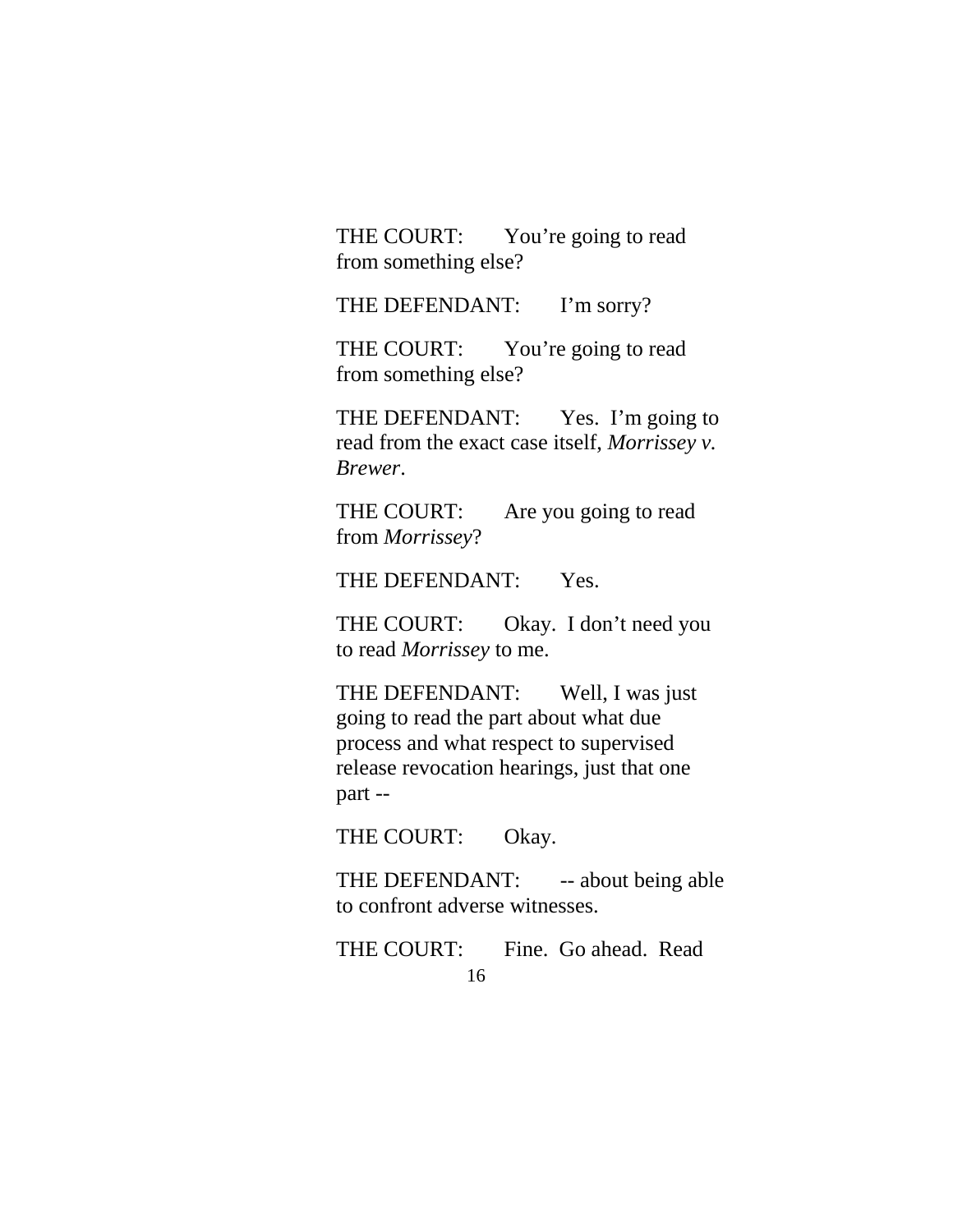what you want to read.

THE DEFENDANT: If you'll bear with me.

(Pause)

THE DEFENDANT: Okay. It says basically with respect to preliminary --

MS. COYNE: You've got the wrong one.

THE DEFENDANT: Okay. "On request of the parolee, a person who has given adverse information on which parole revocation is to be based is to be made available for questioning in his presence."

THE COURT: So why else do you want to terminate her as your lawyer?

THE DEFENDANT: Well, sir --

THE COURT: Well, you know what? I could just tell you right now. Ms. Williams, the daughter, I am disregarding all of her information. All right?

THE DEFENDANT: Okay.

17 THE COURT: I am not accepting it for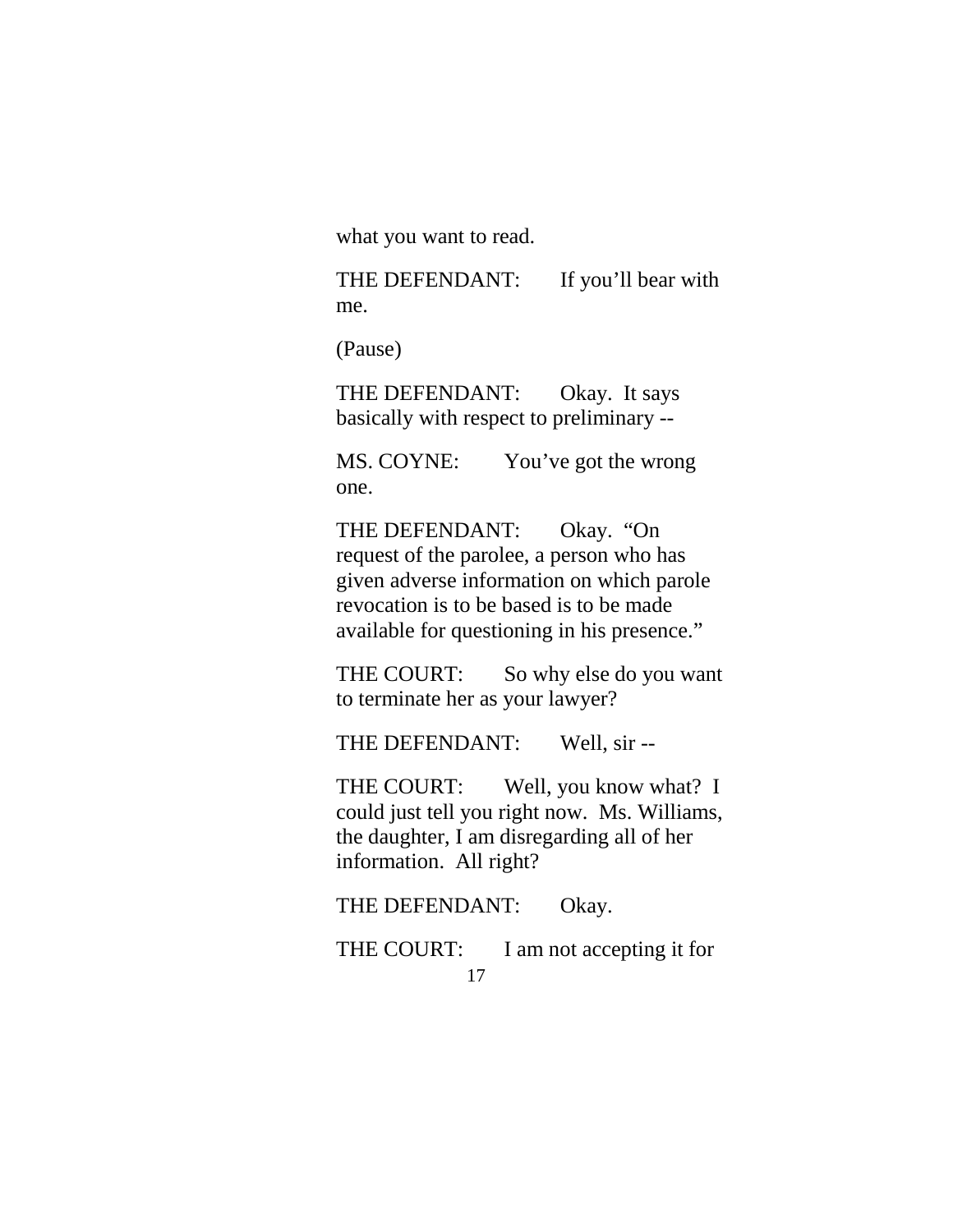the truth of the matter. I'm only accepting it as the route that this case --

THE DEFENDANT: Oka. [*sic*]

THE COURT: -- traveled to get in front of me.

THE DEFENDANT: Okay.

THE COURT: So go ahead. What else do you want to say?

THE DEFENDANT: Well, understanding exactly what you said, the witness that is here, she basically stated in the documentation that I received from probation that she met me outside of a convenience store soliciting.

THE COURT: Sir, I can't talk you out of self-representing. Is that where we're going? You want to represent yourself?

THE DEFENDANT: Well, I want certain questions to be --

THE COURT: Yes or no? Do you want to represent --

THE DEFENDANT: Yes.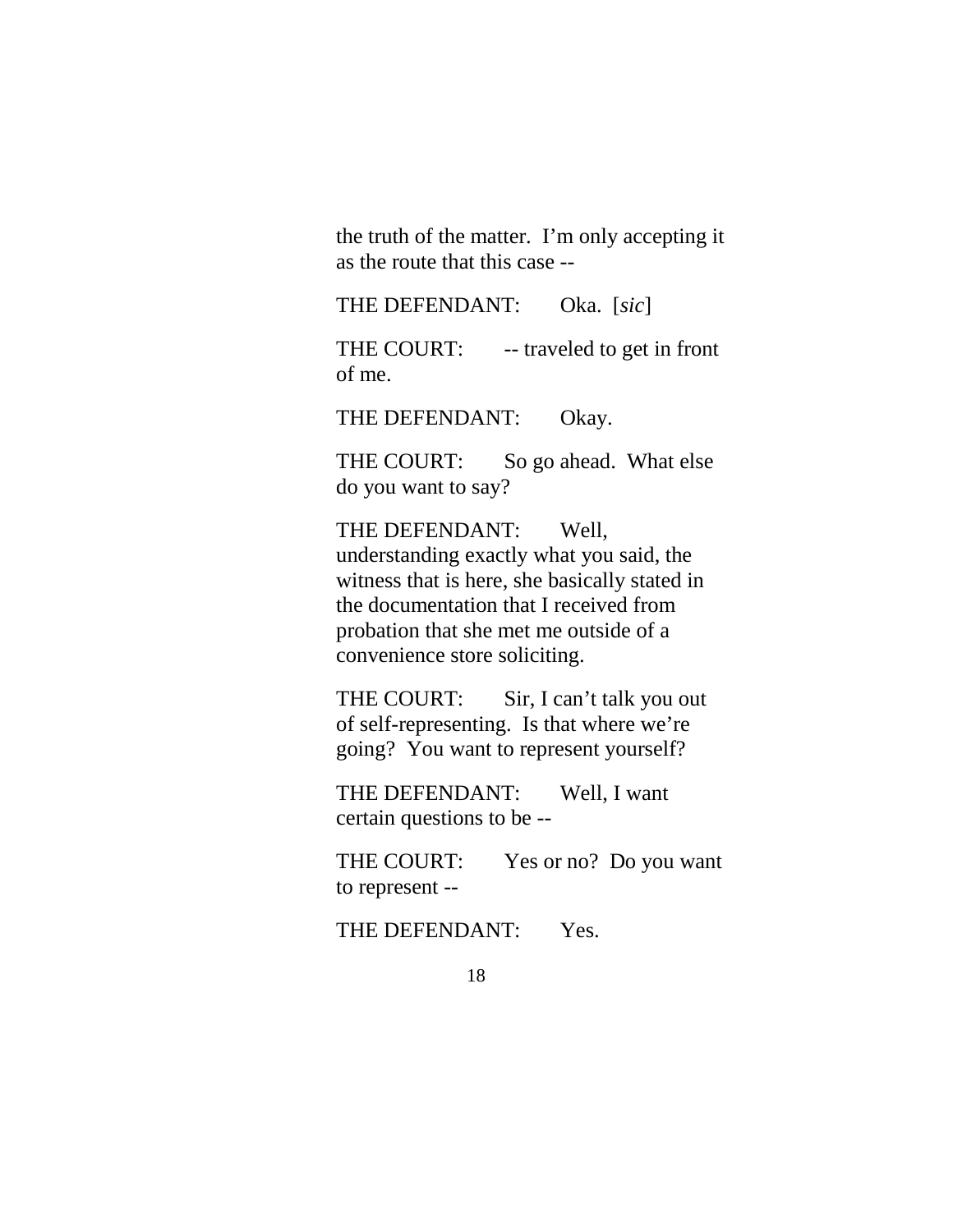THE COURT: Okay. Do you want her to serve in a backup capacity?

THE DEFENDANT: Yes, I do.

THE COURT: All right. Any other questions either of the lawyers think I need to ask?

MS. CRAWLEY: No, Your Honor.

MS. COYNE: No, Your Honor.

THE COURT: You've done a lot of foolish type things in your life, sir. This might be the most foolish you've ever done. That's my advice to you. But if you want to do it, I don't have legal authority to stop you. All right.

Transcript of Hearing Regarding Violation of Supervised Release, Appendix 55–62. The District Court granted Manuel's motion to proceed *pro se* and allowed him to retain Ms. Coyne as standby counsel.

Manuel represented himself for the remainder of the July 26 hearing and, at the close of the hearing, requested a continuance in order to serve subpoenas and present additional witnesses. The Court granted the request. At an adjourned revocation hearing on August 27, 2012, Manuel requested, and was granted, another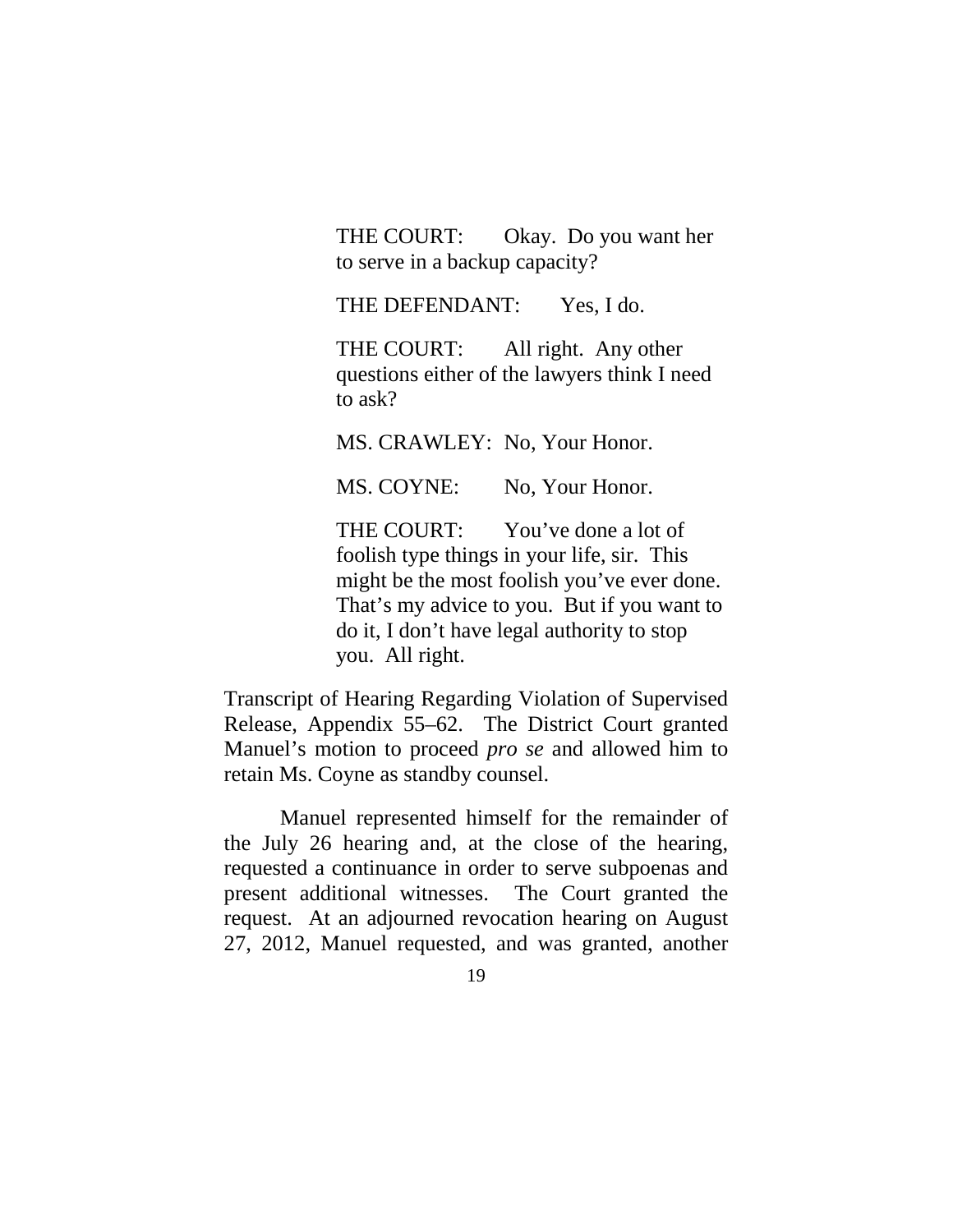continuance of sixty days. On November 5, 2012, the District Court held a third revocation hearing, at which Manuel presented witness testimony from his substance abuse therapist and employees of the residential reentry center. At the conclusion of the November 5th revocation hearing, the District Court found Manuel in violation of his supervised release and imposed the statutory maximum sentence of sixteen months on each of the two terms of release, to be served consecutively, for a total sentence of thirty-two months. This timely appeal followed. [2](#page-19-0)

## II.

Manuel asks us to vacate the sentence imposed by the District Court and remand the matter for a new revocation hearing. Manuel argues that the colloquy performed by the District Court regarding Manuel's request to represent himself at the revocation hearing was inadequate, thus rendering his waiver of his right to counsel ineffective. We disagree.

<span id="page-19-0"></span> <sup>2</sup> The District Court had jurisdiction over the criminal offenses for which Manuel was convicted pursuant to 18 U.S.C. § 3231 and had jurisdiction over the revocation of Manuel's supervised release pursuant to 18 U.S.C. § 3583(e). We have appellate jurisdiction pursuant to 28 U.S.C. § 1291 and 18 U.S.C. § 3742(a).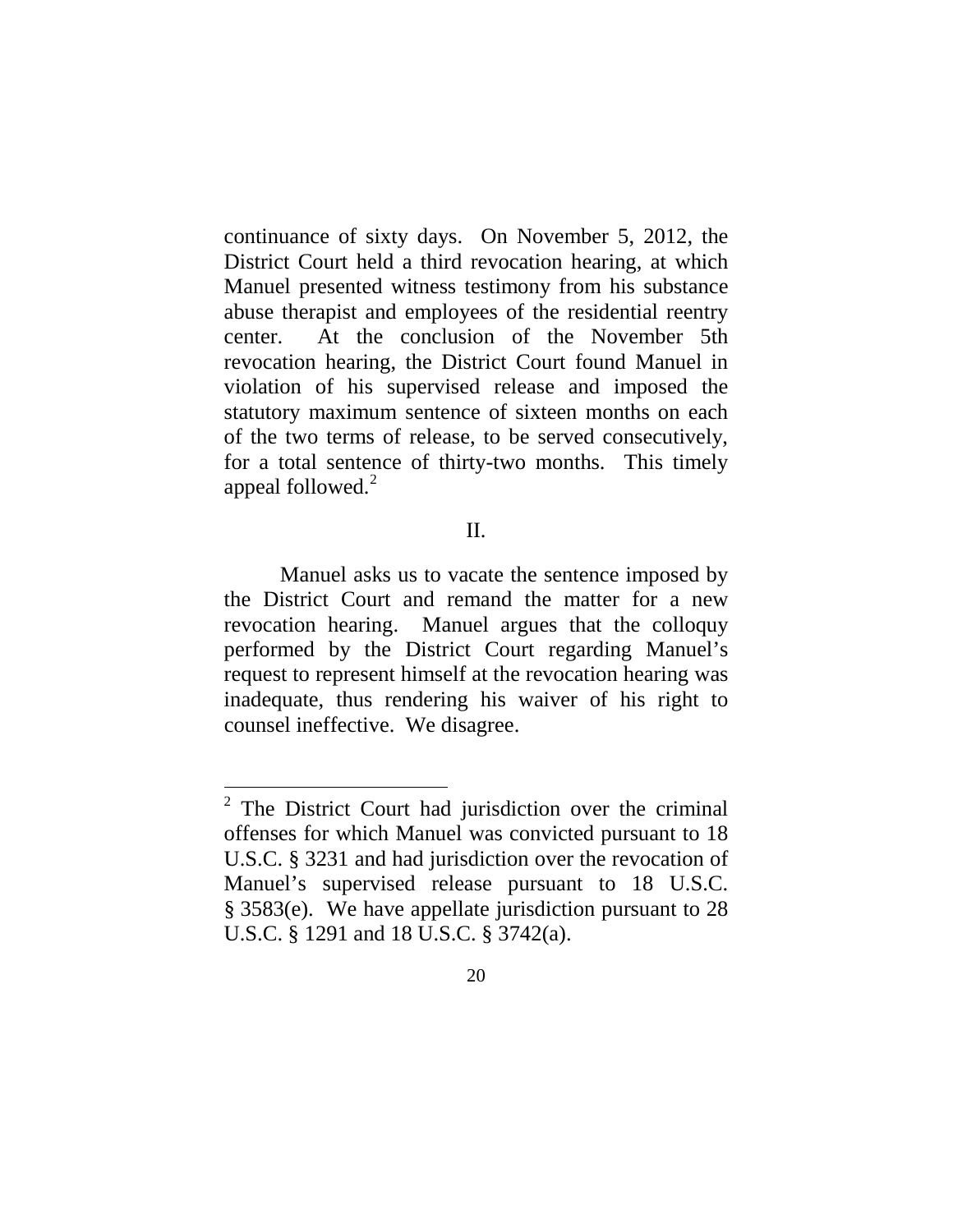## A. *The Standard of Review*

We exercise plenary review over a district court's finding that a defendant in a criminal prosecution knowingly and intelligently waived the right to counsel. *United States v. Booker*, 684 F.3d 421, 425 (3d Cir. 2012). The government argues, citing *United States v. Jackson*, 443 F.3d 293, 300–01 (3d Cir. 2006), and other, non-precedential authority, that because Manuel failed to interpose an objection to the colloquy conducted by the District Court, we should apply a plain error standard of review. Manuel, by contrast, urges us to apply plenary review. We find that even under the more stringent plenary review, the District Court committed no error with regard to Manuel's waiver of counsel.

B. *The Standard for Determining the Efficacy of a Defendant's Waiver of Counsel at a Revocation Hearing*

The right to counsel in a criminal prosecution embodied in the Sixth Amendment carries with it the corollary right to proceed *pro se*. *Faretta v. California*, 422 U.S. 806, 819–21 (1975). Before being permitted to waive the right to counsel in favor of self-representation, a defendant in a criminal prosecution must be made aware of the dangers and disadvantages of proceeding *pro se* and must knowingly, intelligently, and voluntarily forego the benefits of representation by counsel. *Id.* at 835 (citing *Johnson v. Zerbst*, 304 U.S. 458, 464–65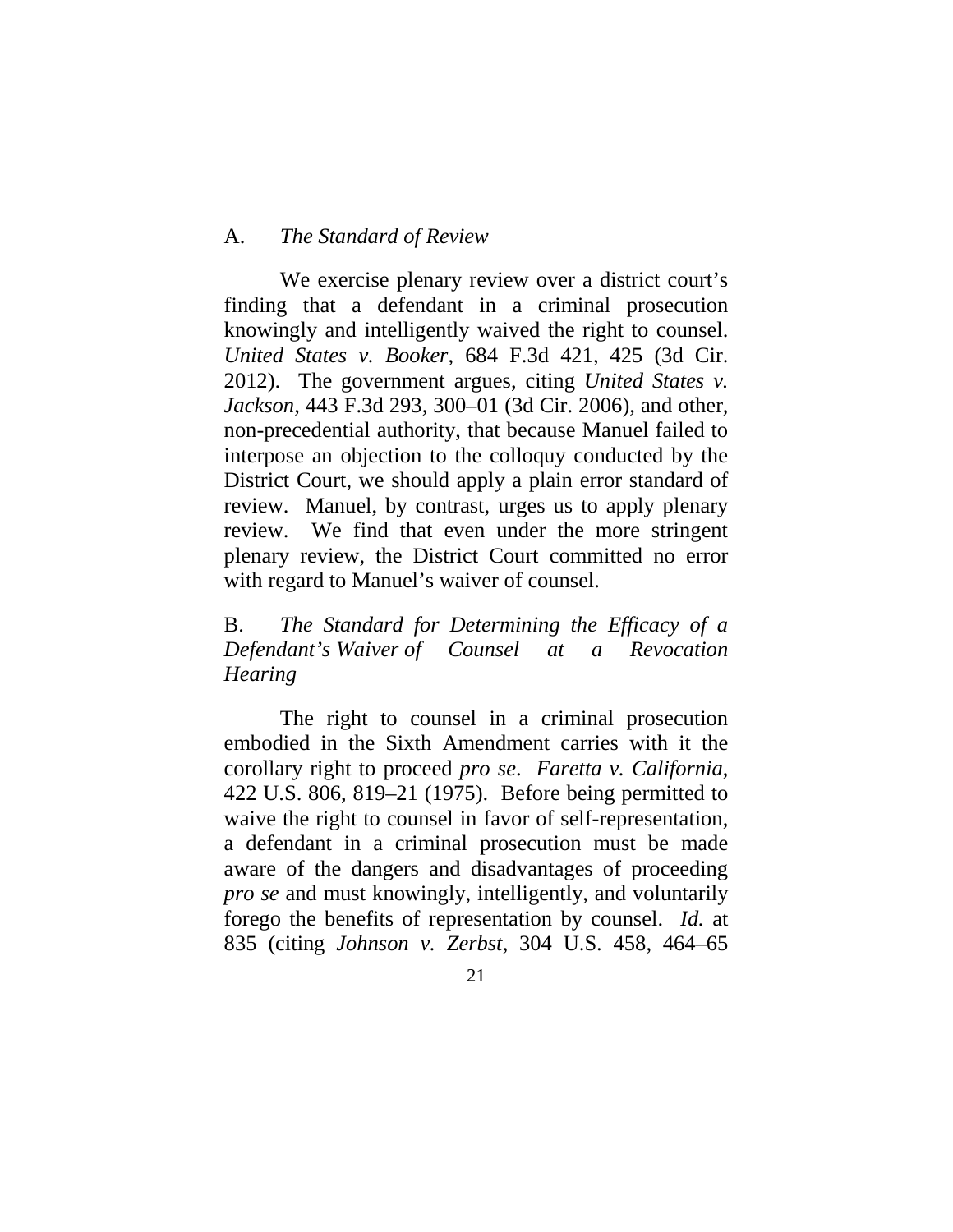(1938)). Recognizing the fundamental importance of this constitutional right, we have made clear that in a criminal prosecution, the trial court bears "the weighty responsibility of conducting a sufficiently penetrating inquiry to satisfy itself that the defendant's waiver of counsel is knowing and understanding as well as voluntary." *United States v. Peppers*, 302 F.3d 120, 130–31 (3d Cir. 2002). To assist in conducting this inquiry, we set forth a framework in *Peppers* containing fourteen questions for the court to ask the criminal defendant in order to assure the court that the defendant's decision to proceed *pro se* is knowing, intelligent, and voluntary. *Id.* at 136–37. *See also United States v. Jones*, 452 F.3d 223, 228–29 (3d Cir. 2006) ("The purpose of the inquiry is to establish that the defendant: (1) has 'clearly and unequivocally' asserted his desire to represent himself; (2) 'understands the nature of the charges, the range of possible punishments, potential defenses, technical problems that [he] may encounter, and any other facts important to a general understanding of the risks involved'; and (3) is competent to stand trial.") (quoting *Peppers*).

However, *Peppers* applies only to a defendant's request to proceed *pro se* in a criminal prosecution. A parole revocation hearing is not a criminal prosecution. *Morrissey v. Brewer,* 408 U.S. 471, 480 (1972) ("[T]he revocation of parole is not a part of a criminal prosecution and thus the full panoply of rights due a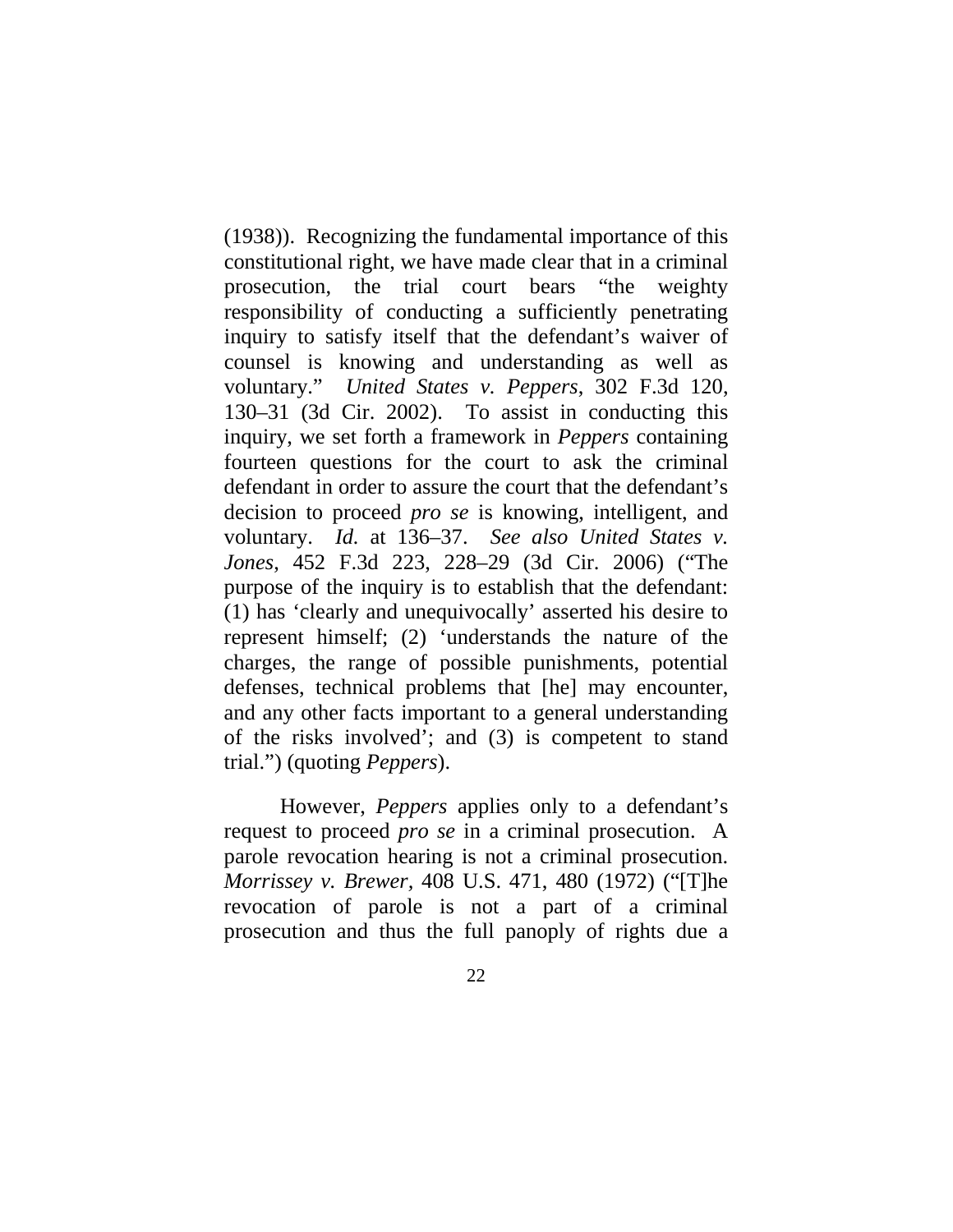defendant in such a proceeding does not apply to parole revocations."). Accordingly, there is no constitutional right to representation by counsel at a parole revocation hearing. *Gagnon v. Scarpelli,* 411 U.S. 778, 783–90 (1973). Thus, the fourteen-point inquiry set forth in *Peppers* is not the appropriate standard for determining the sufficiency of a colloquy performed by an examining court in response to a defendant's request to proceed *pro se* at a revocation hearing.

Although a defendant at a revocation hearing does not have a constitutional right to counsel, a revocation hearing nonetheless presents the risk of a loss of liberty and thereby triggers the requirements of due process in general. *Morrissey,* 408 U.S. at 484; *Scarpelli*, 411 U.S. at 781–82. Federal Rule of Criminal Procedure 32.1 was promulgated to address these due process concerns. *See*  Fed. R. Crim. P. 32.1; *see also United States v. Barnhart*, 980 F.2d 219, 222 (3d Cir. 1992) (noting that these due process requirements were incorporated into Rule 32.1 following *Morrissey* and *Scarpelli*). However, Rule 32.1 does not address the appropriate standard by which to assess a defendant's waiver of the Rule's protections.

We have not had occasion to speak to this issue in a precedential opinion—however, several of our sister circuits have addressed it and we consider their reasoning persuasive. We expressly adopt the standard set forth in those decisions: that, in order for due process to be satisfied in the context of a parole revocation hearing, the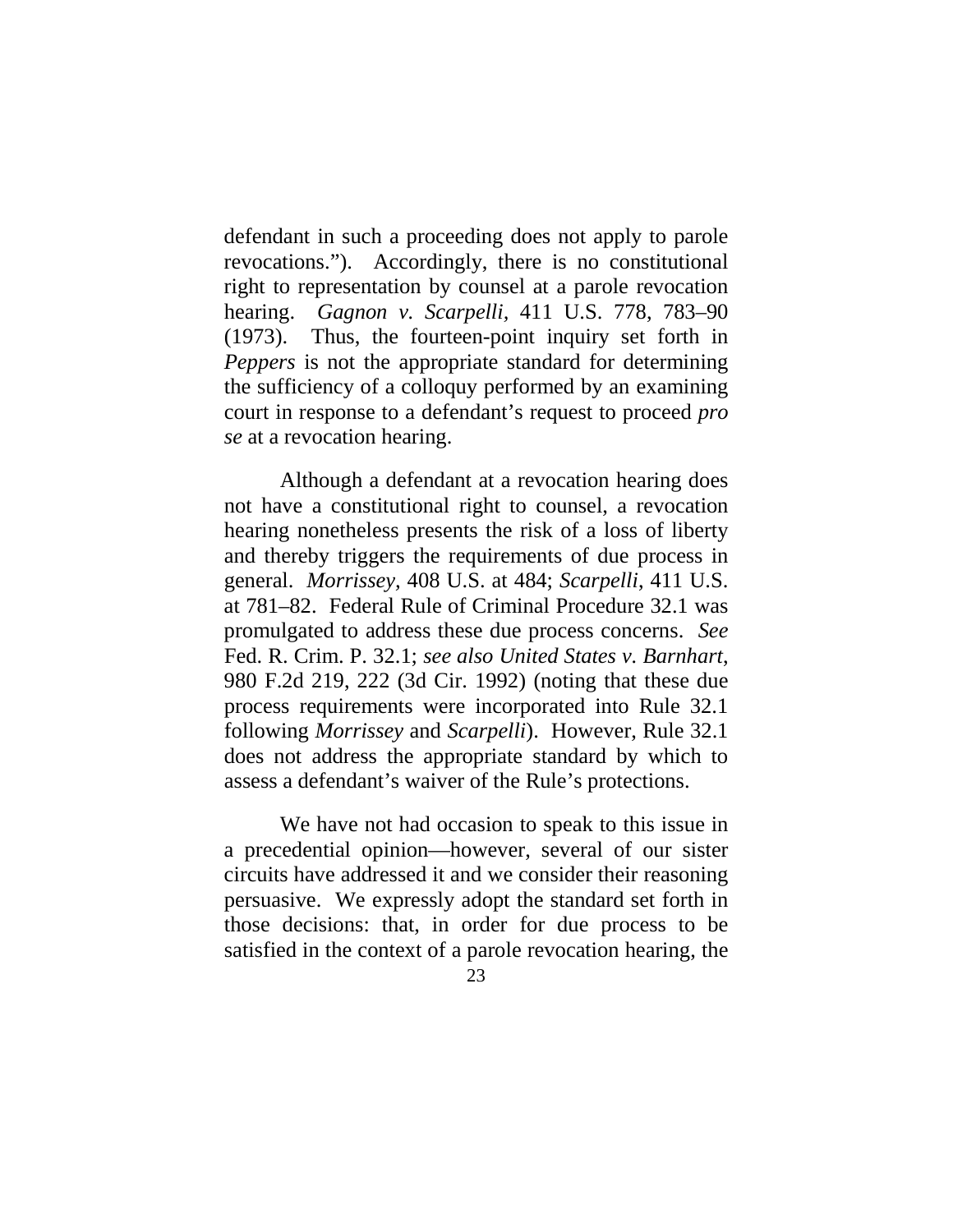defendant's waiver of rights under Rule 32.1 must be knowing and voluntary under a "totality of the circumstances." *See United States v. Hodges*, 460 F.3d 646, 651–52 (5th Cir. 2006); *United States v. Correa-Torres*, 326 F.3d 18, 23 (1st Cir. 2003); *United States v. LeBlanc*, 175 F.3d 511, 515–17 (7th Cir. 1999). This standard does not require "rigid or specific colloquies with the district court." *Hodges*, 460 F.3d at 651. Rather, "the district court, when confronted with an attempted waiver, will advise . . . the person on supervised release of both the rights afforded him . . . and the consequences of relinquishing those rights." *Id.* at 651–52 (citing *Correa-Torres*, 326 F.3d at 23). No "particular mantra" is necessary and no "magic words" are required for the district court to be satisfied that the defendant's waiver is knowing and voluntary. *Id.* at 652. On appellate review where the defendant on supervised release challenges the validity of the waiver of counsel, the reviewing court should examine "the totality of the attendant circumstances [including] evidence that sheds light upon the target's comprehension of the charges against him and evidence as to his appreciation of the nature of the rights afforded him by Rule 32.1." *Id.*

C. *The Totality of the Circumstances Demonstrates that Manuel's Waiver of Counsel Was Knowing and Voluntary*

We are satisfied that, under the totality of the circumstances, Manuel's waiver of counsel at his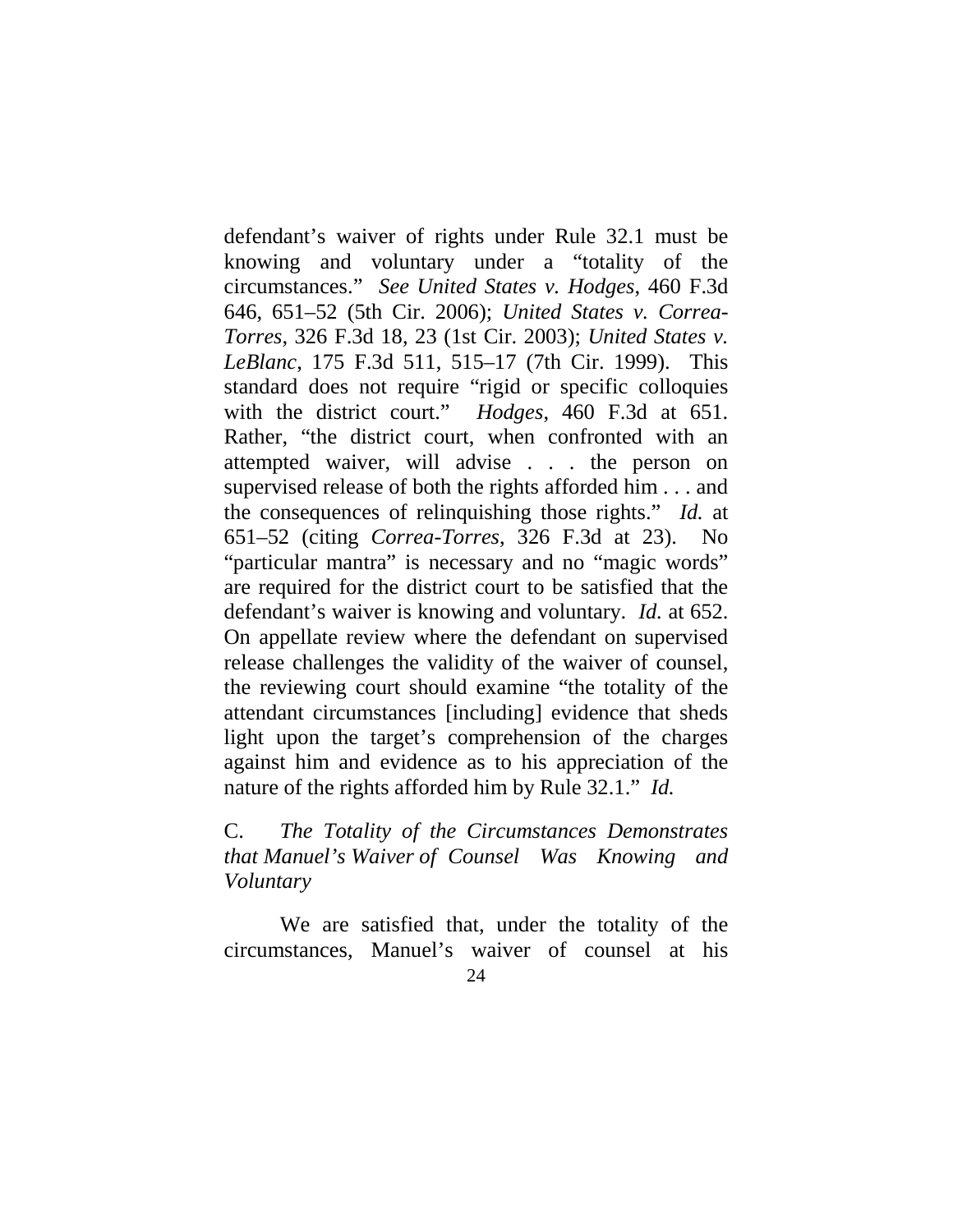revocation hearing was knowing and voluntary. Manuel was aware of the nature of the charges against him and the severity of the penalties that he faced. Although he had no legal training, Manuel demonstrated familiarity with the criminal process and the procedures surrounding revocation of his supervised release. Manuel explicitly acknowledged that he was aware that the revocation hearing operated on technical rules and procedures and that, as a non-lawyer, he may not raise appropriate objections or make relevant arguments. The District Court also specifically warned him of the strategic disadvantages of proceeding *pro se*, advised him that he would bear responsibility for any technical or strategic errors that he might make while representing himself, and strongly recommended that he keep Ms. Coyne as his counsel rather than proceed *pro se*. Finally, there is nothing to suggest that Manuel's waiver was the product of coercion or gamesmanship and nothing to suggest that this decision was anything other than Manuel's voluntary and informed choice.

## III.

For the reasons stated above, we hold, as have our sister circuits, that a defendant's waiver of the rights afforded by Rule 32.1 is effective where it is knowingly and voluntarily made. In a parole revocation hearing, a defendant's waiver of his right to counsel is effective where the totality of the circumstances demonstrates that the defendant's waiver of counsel was made knowingly